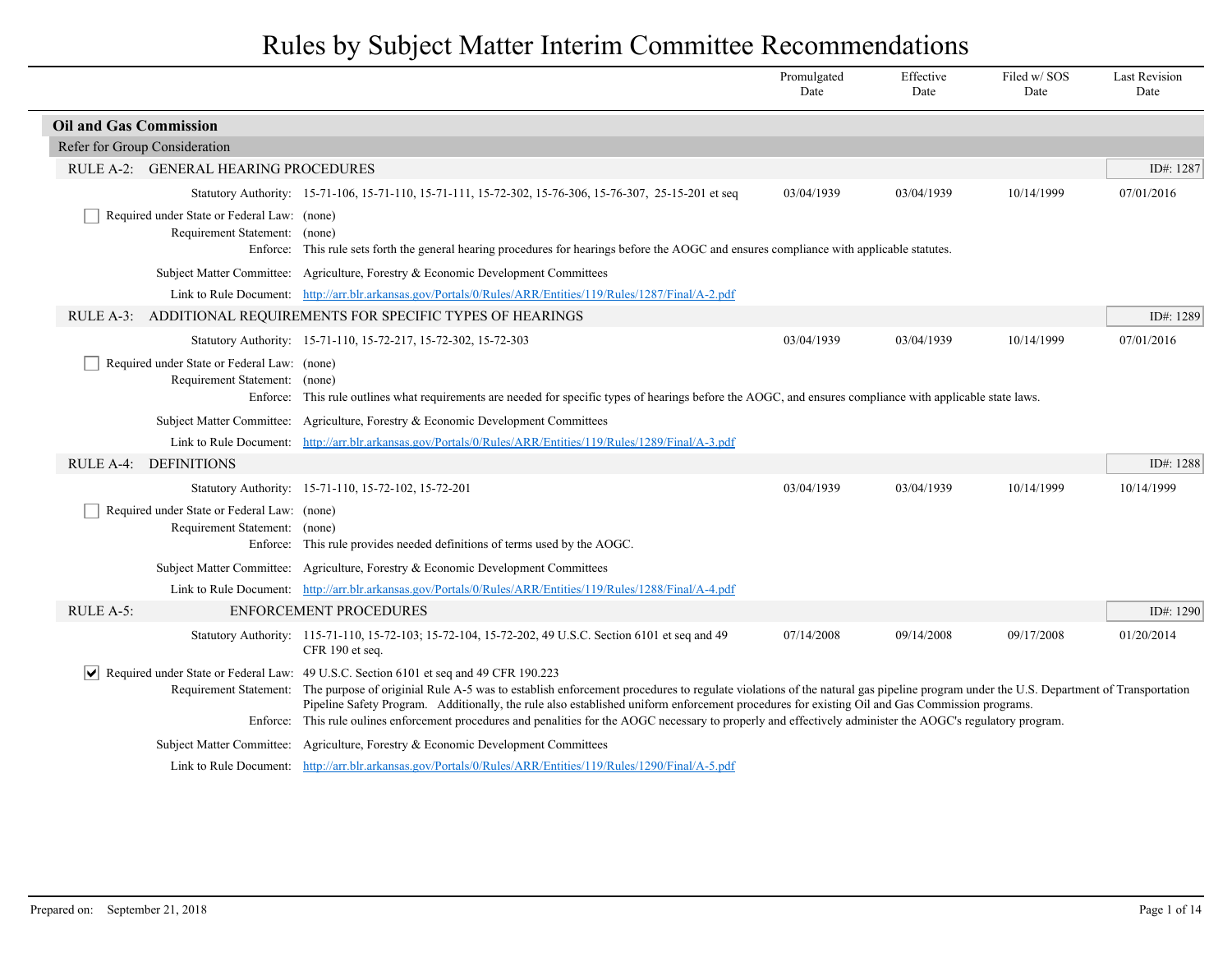|                                                                              |                                                                                                                                                                                                                                                                                                                                                    | Promulgated<br>Date | Effective<br>Date | Filed w/SOS<br>Date | <b>Last Revision</b><br>Date |
|------------------------------------------------------------------------------|----------------------------------------------------------------------------------------------------------------------------------------------------------------------------------------------------------------------------------------------------------------------------------------------------------------------------------------------------|---------------------|-------------------|---------------------|------------------------------|
|                                                                              | RULE A-7: DETERMINATION OF NATURAL GAS WELL CATEGORIES FOR SEVERANCE TAX PURPOSES                                                                                                                                                                                                                                                                  |                     |                   |                     | ID#: 1291                    |
|                                                                              | Statutory Authority: Ark. Code. Ann. 26-58-101 et. seq                                                                                                                                                                                                                                                                                             | 09/05/2008          | 11/16/2008        | 11/17/2008          | 06/05/2009                   |
| $ \mathbf{v} $ Required under State or Federal Law: 26-58-128<br>Enforce:    | Requirement Statement: This section authorizes the Director to make a determination regarding the changing of status for severance tax purposes.<br>This rule outlines methodology to be used by the Director to make determinations of natural gas wells for severance tax purposes as required by A.C.A. 26-58-128 and other<br>applicable laws. |                     |                   |                     |                              |
|                                                                              | Subject Matter Committee: Agriculture, Forestry & Economic Development Committees                                                                                                                                                                                                                                                                  |                     |                   |                     |                              |
|                                                                              | Link to Rule Document: http://arr.blr.arkansas.gov/Portals/0/Rules/ARR/Entities/119/Rules/1291/Final/A-7.pdf                                                                                                                                                                                                                                       |                     |                   |                     |                              |
| RULE B-1: APPLICATION TO DRILL A PRODUCTION WELL                             |                                                                                                                                                                                                                                                                                                                                                    |                     |                   |                     | ID#: 1844                    |
|                                                                              | Statutory Authority: 15-71-110, 15-72-203, 15-72-205, 15-72-302                                                                                                                                                                                                                                                                                    | 03/04/1939          | 03/04/1939        | 10/14/1999          | 01/20/2014                   |
| Required under State or Federal Law: (none)<br>Requirement Statement: (none) | Enforce: This rule sets forth requirements for permitting production wells to carry out the provisions of the statute and protect the environment, mineral resources, and correlative rights.                                                                                                                                                      |                     |                   |                     |                              |
|                                                                              | Subject Matter Committee: Agriculture, Forestry & Economic Development Committees                                                                                                                                                                                                                                                                  |                     |                   |                     |                              |
|                                                                              | Link to Rule Document: http://arr.blr.arkansas.gov/Portals/0/Rules/ARR/Entities/119/Rules/1844/Final/B-1.pdf                                                                                                                                                                                                                                       |                     |                   |                     |                              |
|                                                                              | RULE B-2: PROOF OF FINANCIAL RESPONSIBILITY REQUIRED TO BE FURNISHED                                                                                                                                                                                                                                                                               |                     |                   |                     | ID#: 1847                    |
|                                                                              | Statutory Authority: 15-71-110, 15-72-204, 15-72-214                                                                                                                                                                                                                                                                                               | 03/04/1939          | 03/04/1939        | 10/14/1999          | 06/05/2009                   |
| Required under State or Federal Law: (none)<br>Requirement Statement:        | (none)<br>Enforce: This rule outlines the process and necessary requirements for the filing of financial assurances required by the AOGC in accordance with state laws to ensure wells are properly<br>plugged.                                                                                                                                    |                     |                   |                     |                              |
|                                                                              | Subject Matter Committee: Agriculture, Forestry & Economic Development Committees                                                                                                                                                                                                                                                                  |                     |                   |                     |                              |
|                                                                              | Link to Rule Document: http://arr.blr.arkansas.gov/Portals/0/Rules/ARR/Entities/119/Rules/1847/Final/B-2.pdf                                                                                                                                                                                                                                       |                     |                   |                     |                              |
| <b>RULE B-3: SPACING OF WELLS</b>                                            |                                                                                                                                                                                                                                                                                                                                                    |                     |                   |                     | ID#: 1851                    |
|                                                                              | Statutory Authority: 15-72-302, 15-71-110                                                                                                                                                                                                                                                                                                          | 03/04/1939          | 03/04/1939        | 10/14/1999          | 09/16/2006                   |
| Required under State or Federal Law: (none)<br>Requirement Statement: (none) | Enforce: This rule governs where wells may be located, which is necessary to ensure proper resource development and protection of correlative rights.                                                                                                                                                                                              |                     |                   |                     |                              |
|                                                                              | Subject Matter Committee: Agriculture, Forestry & Economic Development Committees                                                                                                                                                                                                                                                                  |                     |                   |                     |                              |
|                                                                              | Link to Rule Document: http://arr.blr.arkansas.gov/Portals/0/Rules/ARR/Entities/119/Rules/1851/Final/B-3.pdf                                                                                                                                                                                                                                       |                     |                   |                     |                              |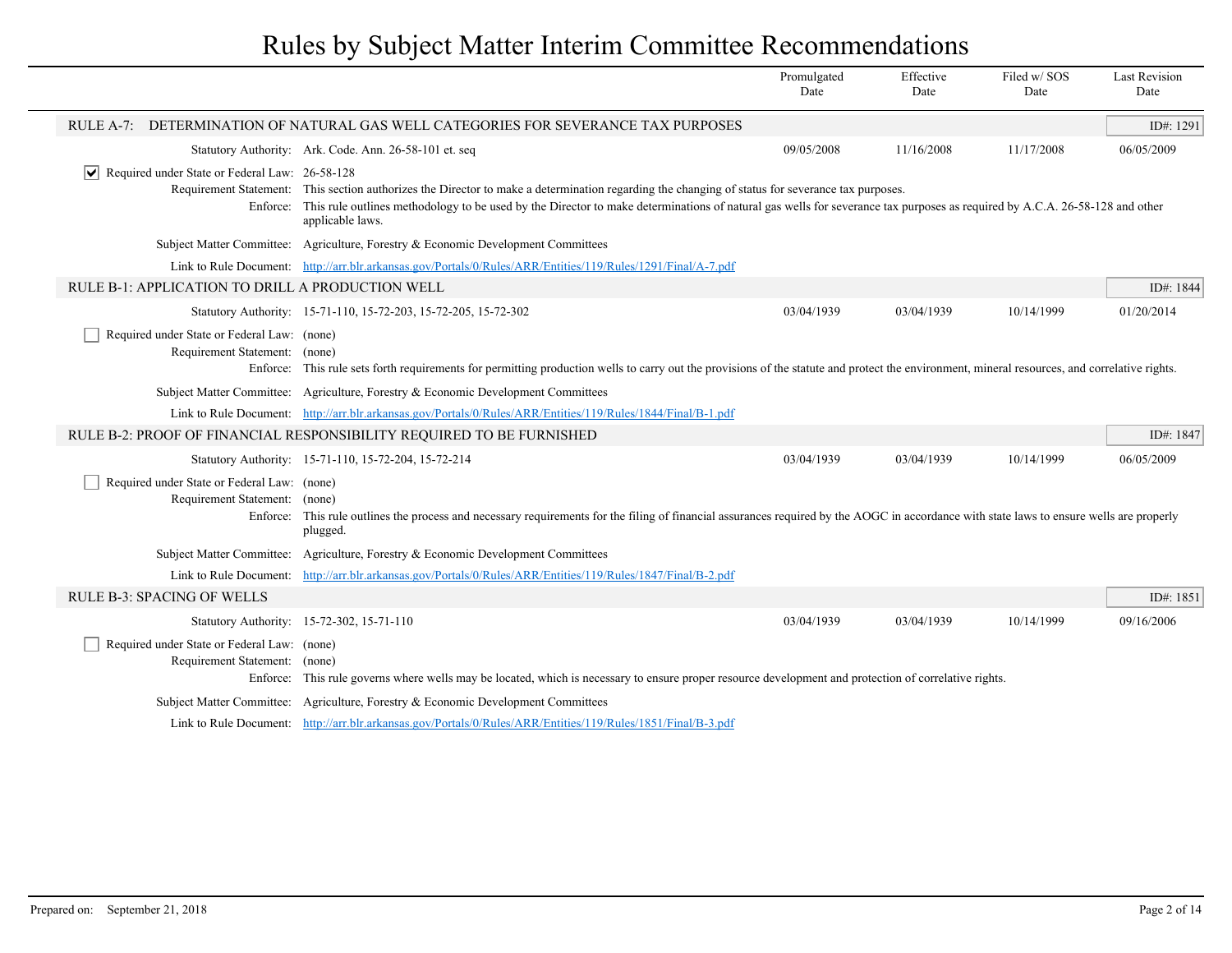|                                                                                   |                                                                                                                                                                                                                                                            | Promulgated<br>Date | Effective<br>Date | Filed w/SOS<br>Date | <b>Last Revision</b><br>Date |
|-----------------------------------------------------------------------------------|------------------------------------------------------------------------------------------------------------------------------------------------------------------------------------------------------------------------------------------------------------|---------------------|-------------------|---------------------|------------------------------|
|                                                                                   | RULE B-5: SUBMISSION OF WELL RECORDS AND ISSUANCE OF CERTIFICATE OF COMPLIANCE                                                                                                                                                                             |                     |                   |                     | ID#: 1857                    |
|                                                                                   | Statutory Authority: 15-71-110, 15-72-207                                                                                                                                                                                                                  | 03/04/1939          | 03/04/1939        | 10/14/1999          | 05/11/2008                   |
| Required under State or Federal Law: (none)<br>Requirement Statement:<br>Enforce: | (none)<br>This rule establishes the types of well drilling and completion information required to be submitted to the AOGC following completion of the well in order to obtain authority to<br>operate the well.                                           |                     |                   |                     |                              |
|                                                                                   | Subject Matter Committee: Agriculture, Forestry & Economic Development Committees                                                                                                                                                                          |                     |                   |                     |                              |
|                                                                                   | Link to Rule Document: http://arr.blr.arkansas.gov/Portals/0/Rules/ARR/Entities/119/Rules/1857/Final/B-5.pdf                                                                                                                                               |                     |                   |                     |                              |
| RULE B-6: OIL, GAS AND WATER TO BE PROTECTED                                      |                                                                                                                                                                                                                                                            |                     |                   |                     | ID#: 1868                    |
|                                                                                   | Statutory Authority: 15-71-110, 15-72-206                                                                                                                                                                                                                  | 03/04/1939          | 03/04/1939        | 10/14/1999          | 10/14/1999                   |
| Required under State or Federal Law: (none)<br>Requirement Statement: (none)      | Enforce: This rule sets forth requirements for plugging oil and gas wells in a manner that protects the environment and mineral resources.                                                                                                                 |                     |                   |                     |                              |
|                                                                                   | Subject Matter Committee: Agriculture, Forestry & Economic Development Committees                                                                                                                                                                          |                     |                   |                     |                              |
|                                                                                   | Link to Rule Document: http://arr.blr.arkansas.gov/Portals/0/Rules/ARR/Entities/119/Rules/1868/Final/B-6.pdf                                                                                                                                               |                     |                   |                     |                              |
|                                                                                   | RULE B-7: WHEN WELLS SHALL BE PLUGGED AND ABANDONED AND NOTICE OF INTENTION TO PLUG AND ABANDON WELLS                                                                                                                                                      |                     |                   |                     | ID#: 1869                    |
|                                                                                   | Statutory Authority: 15-71-110, 15-72-216                                                                                                                                                                                                                  | 03/04/1939          | 03/04/1939        | 10/14/1999          | 02/19/2009                   |
| Required under State or Federal Law: (none)<br>Requirement Statement:             | (none)<br>Enforce: This rule establishes time frames for when plugging or temporary abandonment activities shall occur for oil or natural gas wells which are no longer in use for drilling or<br>production purposes in order to protect the environment. |                     |                   |                     |                              |
|                                                                                   | Subject Matter Committee: Agriculture, Forestry & Economic Development Committees                                                                                                                                                                          |                     |                   |                     |                              |
|                                                                                   | Link to Rule Document: http://arr.blr.arkansas.gov/Portals/0/Rules/ARR/Entities/119/Rules/1869/Final/B-7.pdf                                                                                                                                               |                     |                   |                     |                              |
| RULE B-8: PLUGGING METHODS AND PROCEDURES                                         |                                                                                                                                                                                                                                                            |                     |                   |                     | ID#: 1871                    |
|                                                                                   | Statutory Authority: 15-71-110, 15-72-216                                                                                                                                                                                                                  | 03/04/1939          | 03/04/1939        | 10/14/1999          | 10/14/1999                   |
| Required under State or Federal Law: (none)<br>Requirement Statement: (none)      | Enforce: This rule sets forth requirements for plugging oil wells in a manner that protects the environment and mineral resources.                                                                                                                         |                     |                   |                     |                              |
|                                                                                   | Subject Matter Committee: Agriculture, Forestry & Economic Development Committees                                                                                                                                                                          |                     |                   |                     |                              |
|                                                                                   | Link to Rule Document: http://arr.blr.arkansas.gov/Portals/0/Rules/ARR/Entities/119/Rules/1871/Final/B-8.pdf                                                                                                                                               |                     |                   |                     |                              |
| RULE B-9: DRY GAS WELL PLUGGING METHODS AND PROCEDURES                            |                                                                                                                                                                                                                                                            |                     |                   |                     | ID#: 1874                    |
|                                                                                   | Statutory Authority: 15-71-110, 15-72-216                                                                                                                                                                                                                  | 11/12/2009          | 03/15/2010        | 03/25/2010          | 10/01/2015                   |
| Required under State or Federal Law: (none)<br>Requirement Statement:             | (none)<br>Enforce: This rule sets forth requirements for plugging natural gas wells in a manner that protects the environment and mineral resources.                                                                                                       |                     |                   |                     |                              |
|                                                                                   | Subject Matter Committee: Agriculture, Forestry & Economic Development Committees                                                                                                                                                                          |                     |                   |                     |                              |
|                                                                                   | Link to Rule Document: http://arr.blr.arkansas.gov/Portals/0/Rules/ARR/Entities/119/Rules/1874/Final/B-9.pdf                                                                                                                                               |                     |                   |                     |                              |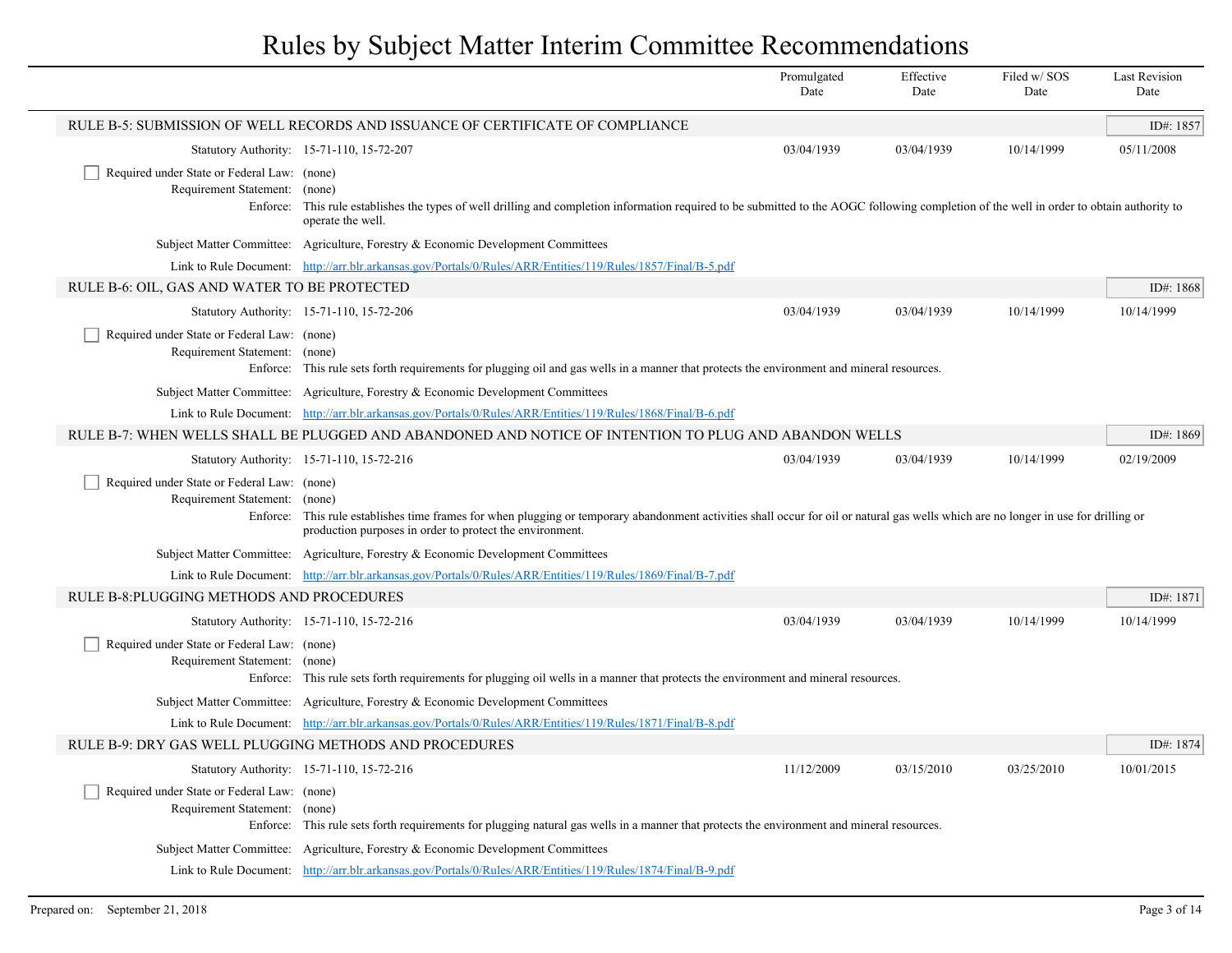|                                                                                          |                                                                                                                                                                                                      | Promulgated<br>Date | Effective<br>Date | Filed w/SOS<br>Date | <b>Last Revision</b><br>Date |
|------------------------------------------------------------------------------------------|------------------------------------------------------------------------------------------------------------------------------------------------------------------------------------------------------|---------------------|-------------------|---------------------|------------------------------|
|                                                                                          | RULE B-10: SEISMIC CORE AND OTHER EXPLORATORY HOLES TO BE PLUGGED; METHODS, RECORDS                                                                                                                  |                     |                   |                     | ID#: 1892                    |
| Statutory Authority: 15-71-110                                                           |                                                                                                                                                                                                      | 03/04/1939          | 03/04/1939        | 10/14/1999          | 10/14/1999                   |
| Required under State or Federal Law: (none)<br>Requirement Statement:<br>Enforce:        | (none)<br>This rule sets forth requirements for permitting seismic core and other exploratory holes to carry out the provisions of the statute and protect the environment and mineral<br>resources. |                     |                   |                     |                              |
|                                                                                          | Subject Matter Committee: Agriculture, Forestry & Economic Development Committees                                                                                                                    |                     |                   |                     |                              |
|                                                                                          | Link to Rule Document: http://arr.blr.arkansas.gov/Portals/0/Rules/ARR/Entities/119/Rules/1892/Final/B-10.pdf                                                                                        |                     |                   |                     |                              |
| FRESH WATER SUPPLY WELLS                                                                 | RULE B-11: DOMESTIC NATURAL GAS WELLS AND CONVERSION OF PERMITTED OIL AND NATURAL GAS WELLS FOR USE AS DOMESTIC NATURAL GAS OR                                                                       |                     |                   |                     | ID#: 1883                    |
| Statutory Authority: 15-71-110                                                           |                                                                                                                                                                                                      | 03/04/1939          | 03/04/1939        | 10/14/1999          | 05/18/2012                   |
| Required under State or Federal Law: (none)<br>Requirement Statement: (none)<br>Enforce: | This rule provides methodology for landowners to acquire non-commercially productive gas wells for domestic use or water supply.                                                                     |                     |                   |                     |                              |
|                                                                                          | Subject Matter Committee: Agriculture, Forestry & Economic Development Committees                                                                                                                    |                     |                   |                     |                              |
|                                                                                          | Link to Rule Document: http://arr.blr.arkansas.gov/Portals/0/Rules/ARR/Entities/119/Rules/1883/Final/B-11.pdf                                                                                        |                     |                   |                     |                              |
| RULE B-13: ORGANIZATION REPORTS                                                          |                                                                                                                                                                                                      |                     |                   |                     | ID#: 1896                    |
| Statutory Authority: 15-71-110                                                           |                                                                                                                                                                                                      | 03/04/1939          | 03/04/1939        | 10/14/1999          | 01/22/2009                   |
| Required under State or Federal Law: (none)<br>Requirement Statement:<br>Enforce:        | (none)<br>This rule requires reporting of organization information of permit holders necessary to enforce regulatory programs.                                                                       |                     |                   |                     |                              |
|                                                                                          | Subject Matter Committee: Agriculture, Forestry & Economic Development Committees                                                                                                                    |                     |                   |                     |                              |
|                                                                                          | Link to Rule Document: http://arr.blr.arkansas.gov/Portals/0/Rules/ARR/Entities/119/Rules/1896/Final/B-13.pdf                                                                                        |                     |                   |                     |                              |
| <b>RULE B-15: CASING REQUIREMENTS</b>                                                    |                                                                                                                                                                                                      |                     |                   |                     | ID#: 1898                    |
|                                                                                          | Statutory Authority: 15-71-110, 15-72-206                                                                                                                                                            | 03/04/1939          | 03/04/1939        | 10/14/1999          | 09/16/2006                   |
| Required under State or Federal Law: (none)<br>Requirement Statement:<br>Enforce:        | (none)<br>This rule outlines well construction requirements necessary to ensure public safety, environmental and resource protection.                                                                |                     |                   |                     |                              |
|                                                                                          | Subject Matter Committee: Agriculture, Forestry & Economic Development Committees                                                                                                                    |                     |                   |                     |                              |
|                                                                                          | Link to Rule Document: http://arr.blr.arkansas.gov/Portals/0/Rules/ARR/Entities/119/Rules/1898/Final/B-15.pdf                                                                                        |                     |                   |                     |                              |
| <b>RULE B-16: BLOW-OUT PREVENTION</b>                                                    |                                                                                                                                                                                                      |                     |                   |                     | ID#: 1899                    |
| Statutory Authority: 15-71-110                                                           |                                                                                                                                                                                                      | 03/04/1939          | 03/04/1939        | 10/14/1999          | 10/15/2006                   |
| Required under State or Federal Law: (none)<br>Requirement Statement:<br>Enforce:        | (none)<br>This rule outlines well construction and operational requirements necessary to ensure public safety, environmental and resource protection.                                                |                     |                   |                     |                              |
|                                                                                          | Subject Matter Committee: Agriculture, Forestry & Economic Development Committees                                                                                                                    |                     |                   |                     |                              |
|                                                                                          | Link to Rule Document: http://arr.blr.arkansas.gov/Portals/0/Rules/ARR/Entities/119/Rules/1899/Final/B-16.pdf                                                                                        |                     |                   |                     |                              |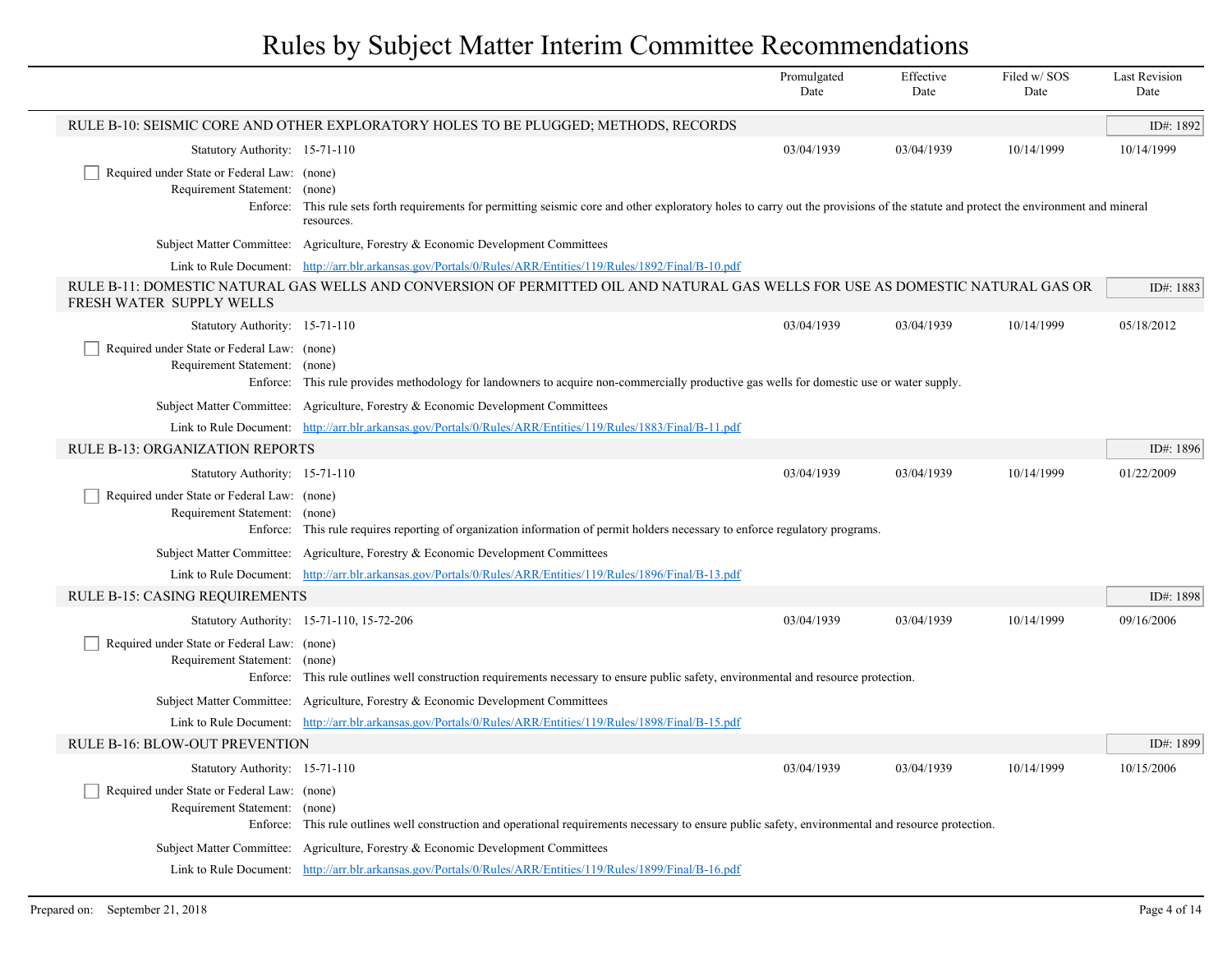|                                                                                   |                                                                                                                                                                                                                                    | Promulgated<br>Date | Effective<br>Date | Filed w/SOS<br>Date | <b>Last Revision</b><br>Date |
|-----------------------------------------------------------------------------------|------------------------------------------------------------------------------------------------------------------------------------------------------------------------------------------------------------------------------------|---------------------|-------------------|---------------------|------------------------------|
|                                                                                   | RULE B-17: WELL DRILLING PITS AND COMPLETION PITS REQUIREMENTS                                                                                                                                                                     |                     |                   |                     | ID#: 1900                    |
| Statutory Authority: 15-71-110                                                    |                                                                                                                                                                                                                                    | 06/26/2010          | 10/28/2010        | 10/25/2010          | 04/01/2012                   |
| Required under State or Federal Law: (none)<br>Requirement Statement:<br>Enforce: | (none)<br>This rule outlines drilling pit construction and operational requirements necessary to ensure public safety and environmental protection.                                                                                |                     |                   |                     |                              |
| Subject Matter Committee:                                                         | Agriculture, Forestry & Economic Development Committees                                                                                                                                                                            |                     |                   |                     |                              |
| Link to Rule Document:                                                            | http://arr.blr.arkansas.gov/Portals/0/Rules/ARR/Entities/119/Rules/1900/Final/B-17.pdf                                                                                                                                             |                     |                   |                     |                              |
| RULE B-18: WELLHEAD FITTINGS                                                      |                                                                                                                                                                                                                                    |                     |                   |                     | ID#: 1901                    |
| Statutory Authority: 15-71-110                                                    |                                                                                                                                                                                                                                    | 03/04/1939          | 03/04/1939        | 10/14/1999          | 10/14/1999                   |
| Required under State or Federal Law: (none)<br>Requirement Statement: (none)      | Enforce: This rule outlines well construction and operational requirements necessary to ensure public safety, environmental and resource protection.                                                                               |                     |                   |                     |                              |
|                                                                                   | Subject Matter Committee: Agriculture, Forestry & Economic Development Committees                                                                                                                                                  |                     |                   |                     |                              |
|                                                                                   | Link to Rule Document: http://arr.blr.arkansas.gov/Portals/0/Rules/ARR/Entities/119/Rules/1901/Final/B-18.pdf                                                                                                                      |                     |                   |                     |                              |
|                                                                                   | RULE B-19: REQUIREMENTS FOR WELL COMPLETION UTILIZING FRACTURE STIMULATION                                                                                                                                                         |                     |                   |                     | ID#: 1902                    |
| Statutory Authority: 15-71-110                                                    |                                                                                                                                                                                                                                    | 10/01/2010          | 01/15/2011        | 01/07/2011          | 07/15/2017                   |
| Required under State or Federal Law: (none)<br>Requirement Statement:<br>Enforce: | (none)<br>This rule outlines well completion and operational requirements when utilizing hydraulic fracturing completion processes, which are necessary to protect public safety and for<br>environmental and resource protection. |                     |                   |                     |                              |
|                                                                                   | Subject Matter Committee: Agriculture, Forestry & Economic Development Committees                                                                                                                                                  |                     |                   |                     |                              |
|                                                                                   | Link to Rule Document: http://arr.blr.arkansas.gov/Portals/0/Rules/ARR/Entities/119/Rules/1902/Final/B-19.pdf                                                                                                                      |                     |                   |                     |                              |
| <b>RULE B-23: TUBING</b>                                                          |                                                                                                                                                                                                                                    |                     |                   |                     | ID#: 1903                    |
| Statutory Authority: 15-71-110                                                    |                                                                                                                                                                                                                                    | 03/04/1939          | 03/04/1939        | 10/14/1999          | 10/15/2006                   |
| Required under State or Federal Law: (none)<br>Requirement Statement: (none)      | Enforce: This rule outlines well construction and operational requirements necessary to ensure public safety, environmental and resource protection.                                                                               |                     |                   |                     |                              |
|                                                                                   | Subject Matter Committee: Agriculture, Forestry & Economic Development Committees                                                                                                                                                  |                     |                   |                     |                              |
|                                                                                   | Link to Rule Document: http://arr.blr.arkansas.gov/Portals/0/Rules/ARR/Entities/119/Rules/1903/Final/B-23.pdf                                                                                                                      |                     |                   |                     |                              |
| RULE B-26: GENERAL LEASE OPERATING REQUIREMENTS                                   |                                                                                                                                                                                                                                    |                     |                   |                     | ID#: 1905                    |
| Statutory Authority: 15-71-110                                                    |                                                                                                                                                                                                                                    | 03/04/1939          | 03/04/1939        | 10/14/1999          | 08/17/2008                   |
| Required under State or Federal Law: (none)<br>Requirement Statement:             | (none)<br>Enforce: This rule outlines operational requirements of well sites and production facilities necessary to ensure public safety and environmental protection.                                                             |                     |                   |                     |                              |
|                                                                                   | Subject Matter Committee: Agriculture, Forestry & Economic Development Committees                                                                                                                                                  |                     |                   |                     |                              |
|                                                                                   | Link to Rule Document: http://arr.blr.arkansas.gov/Portals/0/Rules/ARR/Entities/119/Rules/1905/Final/B-26.pdf                                                                                                                      |                     |                   |                     |                              |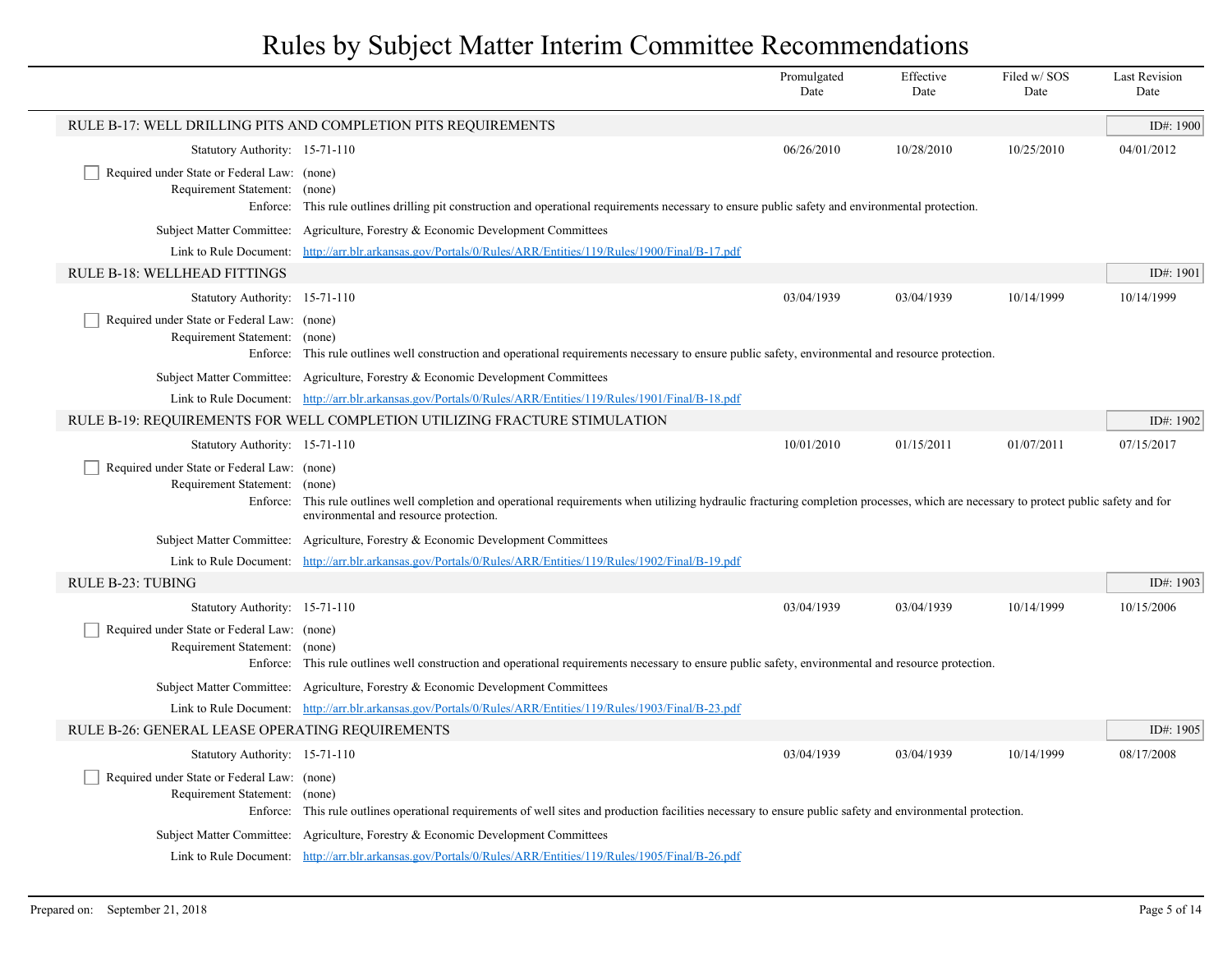|                                                                              |                                                                                                                                                                                             | Promulgated<br>Date | Effective<br>Date | Filed w/SOS<br>Date | <b>Last Revision</b><br>Date |
|------------------------------------------------------------------------------|---------------------------------------------------------------------------------------------------------------------------------------------------------------------------------------------|---------------------|-------------------|---------------------|------------------------------|
| <b>RULE B-30: DEVIATION TESTS</b>                                            |                                                                                                                                                                                             |                     |                   |                     | ID#: 1947                    |
| Statutory Authority: 15-71-110                                               |                                                                                                                                                                                             | 03/04/1939          | 03/04/1939        | 10/14/1999          | 07/13/2003                   |
| Required under State or Federal Law: (none)<br>Requirement Statement: (none) |                                                                                                                                                                                             |                     |                   |                     |                              |
|                                                                              | Enforce: This rule outlines requirements necessary to ensure well locations comply with well spacing to ensure proper resource development and protection of correlative rights.            |                     |                   |                     |                              |
|                                                                              | Subject Matter Committee: Agriculture, Forestry & Economic Development Committees                                                                                                           |                     |                   |                     |                              |
| RULE B-32: VACUUM PUMPS PROHIBITED                                           | Link to Rule Document: http://arr.blr.arkansas.gov/Portals/0/Rules/ARR/Entities/119/Rules/1947/Final/B-30.pdf                                                                               |                     |                   |                     | ID#: 1948                    |
|                                                                              |                                                                                                                                                                                             |                     |                   |                     |                              |
| Statutory Authority: 15-71-110                                               |                                                                                                                                                                                             | 03/04/1939          | 03/04/1939        | 10/14/1999          | 07/29/2011                   |
| Required under State or Federal Law: (none)<br>Requirement Statement: (none) |                                                                                                                                                                                             |                     |                   |                     |                              |
|                                                                              | Enforce: This rule outlines requirements for use of vacuum pumps on production wells necessary for the protection of correlative rights and the oil and gas resource.                       |                     |                   |                     |                              |
|                                                                              | Subject Matter Committee: Agriculture, Forestry & Economic Development Committees                                                                                                           |                     |                   |                     |                              |
|                                                                              | Link to Rule Document: http://arr.blr.arkansas.gov/Portals/0/Rules/ARR/Entities/119/Rules/1948/Final/B-32.pdf                                                                               |                     |                   |                     |                              |
|                                                                              | RULE B-34: NOTICE OF FIRE, BREAKS, OR BLOW-OUTS AND REMEDIATION OF ASSOCIATED SPILLS OF CRUDE OIL AND PRODUCED WATER                                                                        |                     |                   |                     | ID#: 1949                    |
|                                                                              | Statutory Authority: 15-71-110, 15-72-212                                                                                                                                                   | 03/04/1939          | 03/04/1939        | 10/14/1999          | 09/17/2007                   |
| Required under State or Federal Law: (none)<br>Requirement Statement: (none) |                                                                                                                                                                                             |                     |                   |                     |                              |
|                                                                              | Enforce: This rule outlines reporting and clean-up requirements of spills at well sites and production facilities which are necessary to ensure public safety and environmental protection. |                     |                   |                     |                              |
|                                                                              | Subject Matter Committee: Agriculture, Forestry & Economic Development Committees                                                                                                           |                     |                   |                     |                              |
|                                                                              | Link to Rule Document: http://arr.blr.arkansas.gov/Portals/0/Rules/ARR/Entities/119/Rules/1949/Final/B-34.pdf                                                                               |                     |                   |                     |                              |
|                                                                              | RULE B-35: DETERMINING AND NAMING COMMON SOURCES OF SUPPLY                                                                                                                                  |                     |                   |                     | ID#: $1950$                  |
| Statutory Authority: 15-71-110                                               |                                                                                                                                                                                             | 03/04/1939          | 03/04/1939        | 10/14/1999          | 10/14/1999                   |
| Required under State or Federal Law: (none)                                  |                                                                                                                                                                                             |                     |                   |                     |                              |
| Requirement Statement: (none)                                                |                                                                                                                                                                                             |                     |                   |                     |                              |
|                                                                              | Enforce: This rule provides methodology for naming sources of supply to ensure proper allocation of well spacing and production allowables.                                                 |                     |                   |                     |                              |
|                                                                              | Subject Matter Committee: Agriculture, Forestry & Economic Development Committees                                                                                                           |                     |                   |                     |                              |
|                                                                              | Link to Rule Document: http://arr.blr.arkansas.gov/Portals/0/Rules/ARR/Entities/119/Rules/1950/Final/B-35.pdf                                                                               |                     |                   |                     |                              |
| <b>RULE B-36: TAKINGS TO BE RATABLE</b>                                      |                                                                                                                                                                                             |                     |                   |                     | ID#: 1951                    |
|                                                                              | Statutory Authority: 15-71-110, 15-74-202 et seq                                                                                                                                            | 03/04/1939          | 03/04/1939        | 10/14/1999          | 10/14/1999                   |
| Required under State or Federal Law: (none)<br>Requirement Statement: (none) |                                                                                                                                                                                             |                     |                   |                     |                              |
|                                                                              | Enforce: This rule ensures that buyers and sellers of oil and natural gas resources engage in fair and non-discriminatory business practices.                                               |                     |                   |                     |                              |
|                                                                              | Subject Matter Committee: Agriculture, Forestry & Economic Development Committees                                                                                                           |                     |                   |                     |                              |
|                                                                              | Link to Rule Document: http://arr.blr.arkansas.gov/Portals/0/Rules/ARR/Entities/119/Rules/1951/Final/B-36.pdf                                                                               |                     |                   |                     |                              |
|                                                                              |                                                                                                                                                                                             |                     |                   |                     |                              |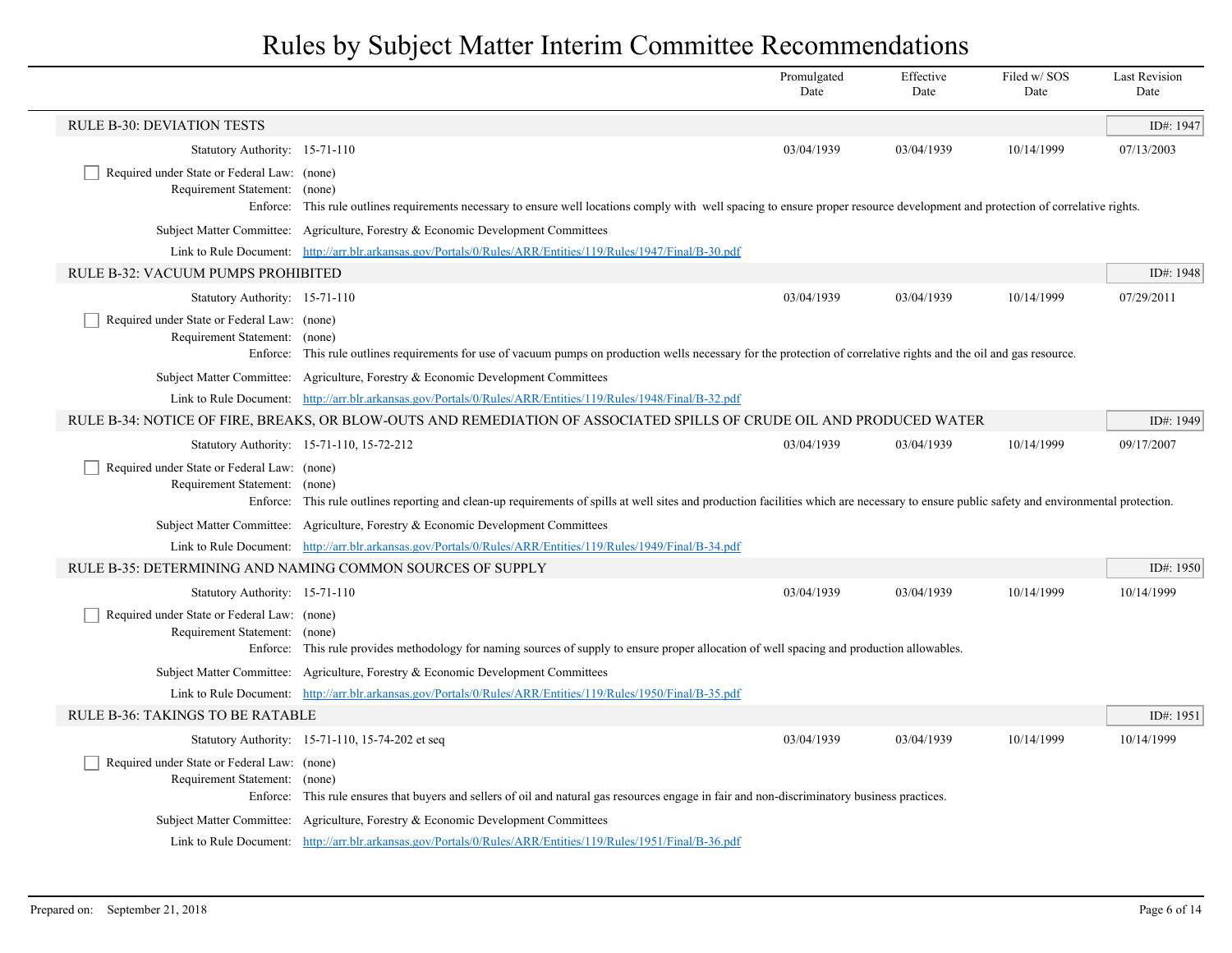|                                                                              |                                                                                                                                                                                                                                                                                                                                         | Promulgated<br>Date | Effective<br>Date | Filed w/SOS<br>Date | <b>Last Revision</b><br>Date |
|------------------------------------------------------------------------------|-----------------------------------------------------------------------------------------------------------------------------------------------------------------------------------------------------------------------------------------------------------------------------------------------------------------------------------------|---------------------|-------------------|---------------------|------------------------------|
| RULE B-37: DUAL COMPLETION OF WELLS                                          |                                                                                                                                                                                                                                                                                                                                         |                     |                   |                     | ID#: 1953                    |
|                                                                              | Statutory Authority: 15-71-110, 15-72-302                                                                                                                                                                                                                                                                                               | 03/04/1939          | 03/04/1939        | 10/14/1999          | 12/16/2007                   |
| Required under State or Federal Law: (none)<br>Requirement Statement: (none) | Enforce: This rule outlines well construction and operational requirements necessary to ensure the protection of correlative rights and the oil and gas resource.                                                                                                                                                                       |                     |                   |                     |                              |
|                                                                              | Subject Matter Committee: Agriculture, Forestry & Economic Development Committees                                                                                                                                                                                                                                                       |                     |                   |                     |                              |
|                                                                              | Link to Rule Document: http://arr.blr.arkansas.gov/Portals/0/Rules/ARR/Entities/119/Rules/1953/Final/B-37.pdf                                                                                                                                                                                                                           |                     |                   |                     |                              |
| RULE B-38: ESTABLISHMENT OF FIELD RULES                                      |                                                                                                                                                                                                                                                                                                                                         |                     |                   |                     | ID#: 1955                    |
|                                                                              | Statutory Authority: 15-71-110, 15-72-302                                                                                                                                                                                                                                                                                               | 10/17/1963          | 10/17/1963        | 10/14/1999          | 08/17/2008                   |
| Required under State or Federal Law: (none)                                  |                                                                                                                                                                                                                                                                                                                                         |                     |                   |                     |                              |
| Requirement Statement:                                                       | (none)<br>Enforce: The rule establishes a methodology whereby field rules must be established to create well spacing, well setbacks, drilling unit size, well reporting requirements, and well<br>operational requirements in a newly discovered field to ensure uniform resource development and the protection of correlative rights. |                     |                   |                     |                              |
|                                                                              | Subject Matter Committee: Agriculture, Forestry & Economic Development Committees                                                                                                                                                                                                                                                       |                     |                   |                     |                              |
|                                                                              | Link to Rule Document: http://arr.blr.arkansas.gov/Portals/0/Rules/ARR/Entities/119/Rules/1955/Final/B-38.pdf                                                                                                                                                                                                                           |                     |                   |                     |                              |
| <b>WELL LOCATIONS</b>                                                        | RULE B-40: AUTHORIZATION FOR DIRECTOR OF PRODUCTION AND CONSERVATION TO ADMINISTRATIVELY APPROVE APPLICATIONS FOR EXCEPTIONAL                                                                                                                                                                                                           |                     |                   |                     | ID#: 1964                    |
|                                                                              | Statutory Authority: 15-71-110, 15-72-302                                                                                                                                                                                                                                                                                               | 12/21/1982          | 12/21/1982        | 10/14/1999          | 08/17/2008                   |
| Required under State or Federal Law: (none)<br>Requirement Statement:        | (none)<br>Enforce: This rule establishes methodologies for approval, when appropriate, of exceptional well locations within a drilling unit to maximize production and to protect correlative rights.                                                                                                                                   |                     |                   |                     |                              |
|                                                                              | Subject Matter Committee: Agriculture, Forestry & Economic Development Committees                                                                                                                                                                                                                                                       |                     |                   |                     |                              |
|                                                                              | Link to Rule Document: http://arr.blr.arkansas.gov/Portals/0/Rules/ARR/Entities/119/Rules/1964/Final/B-40.pdf                                                                                                                                                                                                                           |                     |                   |                     |                              |
|                                                                              | RULE B-41: RULE FOR OPERATION IN HYDROGEN SULFIDE (H2S) AREAS                                                                                                                                                                                                                                                                           |                     |                   |                     | ID#: 1967                    |
| Statutory Authority: 15-71-110                                               |                                                                                                                                                                                                                                                                                                                                         | 06/25/1991          | 06/25/1991        | 10/14/1999          | 10/14/1999                   |
| Required under State or Federal Law: (none)<br>Requirement Statement: (none) | Enforce: This rule outlines well operational requirements necessary to ensure public safety during drilling and production operations when H2S is present.                                                                                                                                                                              |                     |                   |                     |                              |
|                                                                              | Subject Matter Committee: Agriculture, Forestry & Economic Development Committees                                                                                                                                                                                                                                                       |                     |                   |                     |                              |
|                                                                              | Link to Rule Document: http://arr.blr.arkansas.gov/Portals/0/Rules/ARR/Entities/119/Rules/1967/Final/B-41.pdf                                                                                                                                                                                                                           |                     |                   |                     |                              |
| RULE B-42: SEISMIC RULES AND REGULATIONS                                     |                                                                                                                                                                                                                                                                                                                                         |                     |                   |                     | ID#: 1972                    |
|                                                                              | Statutory Authority: 15-71-110, 15-71-114                                                                                                                                                                                                                                                                                               | 03/26/1991          | 03/26/1991        | 10/14/1999          | 06/15/2008                   |
| Required under State or Federal Law: (none)<br>Requirement Statement: (none) | Enforce: This rule establishes requirements for conducting field seismic operations within the State for public safety and protection of surface owner rights.                                                                                                                                                                          |                     |                   |                     |                              |
|                                                                              | Subject Matter Committee: Agriculture, Forestry & Economic Development Committees                                                                                                                                                                                                                                                       |                     |                   |                     |                              |
|                                                                              | Link to Rule Document: http://arr.blr.arkansas.gov/Portals/0/Rules/ARR/Entities/119/Rules/1972/Final/B-42.pdf                                                                                                                                                                                                                           |                     |                   |                     |                              |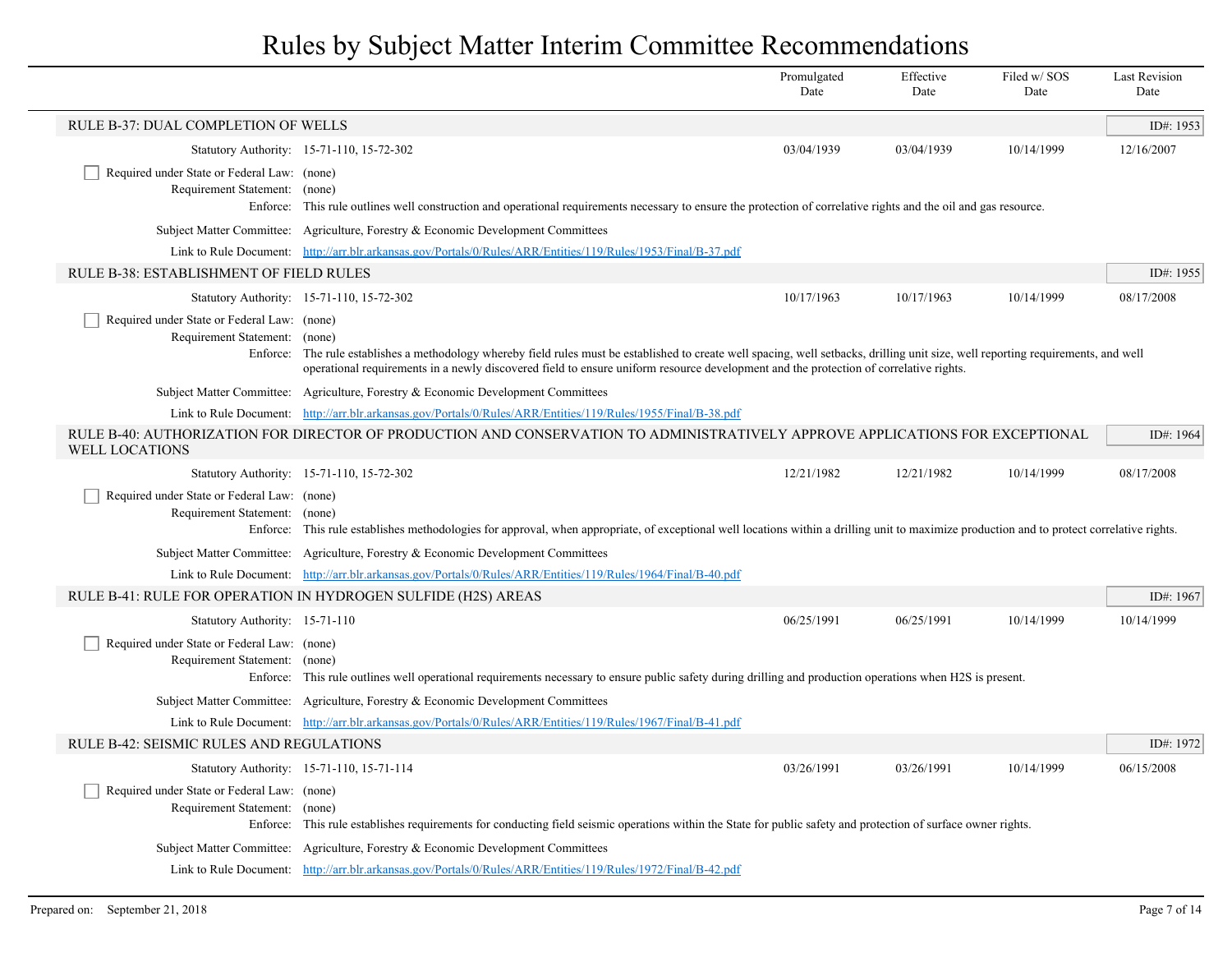|                                                                              |                                                                                                                                                                                                                                                                                                                                                                                                              | Promulgated<br>Date | Effective<br>Date | Filed w/SOS<br>Date | <b>Last Revision</b><br>Date |
|------------------------------------------------------------------------------|--------------------------------------------------------------------------------------------------------------------------------------------------------------------------------------------------------------------------------------------------------------------------------------------------------------------------------------------------------------------------------------------------------------|---------------------|-------------------|---------------------|------------------------------|
|                                                                              | RULE B-43: ESTABLISHMENT OF DRILLING UNITS FOR GAS PRODUCTION FROM CONVENTIONAL AND UNCONVENTIONAL SOURCES OF SUPPLY<br>OCCURRING IN CERTAIN PROSPECTIVE AREAS NOT COVERED BY FIELD RULES                                                                                                                                                                                                                    |                     |                   |                     | ID#: 1975                    |
|                                                                              | Statutory Authority: 15-71-110, 15-72-302, 15-72-303, 15-72-324                                                                                                                                                                                                                                                                                                                                              | 07/13/2006          | 09/16/2006        | 09/12/2006          | 10/01/2015                   |
| Required under State or Federal Law: (none)<br>Requirement Statement: (none) | Enforce: The rule establishes well spacing, well setbacks, drilling unit size, well reporting requirements, and well operational requirements for wells drilled in the Fayetteville Shale area to<br>ensure uniform resource development and the protection of correlative rights.                                                                                                                           |                     |                   |                     |                              |
|                                                                              | Subject Matter Committee: Agriculture, Forestry & Economic Development Committees                                                                                                                                                                                                                                                                                                                            |                     |                   |                     |                              |
|                                                                              | Link to Rule Document: http://arr.blr.arkansas.gov/Portals/0/Rules/ARR/Entities/119/Rules/1975/Final/B-43.pdf                                                                                                                                                                                                                                                                                                |                     |                   |                     |                              |
| FRANKLIN, LOGAN, SCOTT, SEBASTIAN AND YELL COUNTIES                          | RULE B-44: ESTABLISHMENT OF DRILLING UNITS FOR GAS PRODUCTION FROM ALL SOURCES OF SUPPLY OCCURING IN CERTAIN PRODUCING AREAS IN                                                                                                                                                                                                                                                                              |                     |                   |                     | ID#: 1977                    |
|                                                                              | Statutory Authority: 15-71-110, 15-72-302, 15-72-303, 15-72-324                                                                                                                                                                                                                                                                                                                                              | 03/21/2008          | 06/15/2008        | 06/16/2008          | 08/01/2014                   |
| Required under State or Federal Law: (none)<br>Requirement Statement: (none) | Enforce: The rule establishes well spacing, well setbacks, drilling unit size, well reporting requirements, and well operational requirements for conventional and unconventional sources of<br>natural gas occurring in certain parts of Franklin, Logan, Sebastian, and Yell counties to ensure uniform resource development and the protection of correlative rights.                                     |                     |                   |                     |                              |
|                                                                              | Subject Matter Committee: Agriculture, Forestry & Economic Development Committees                                                                                                                                                                                                                                                                                                                            |                     |                   |                     |                              |
|                                                                              | Link to Rule Document: http://arr.blr.arkansas.gov/Portals/0/Rules/ARR/Entities/119/Rules/1977/Final/B-44.pdf                                                                                                                                                                                                                                                                                                |                     |                   |                     |                              |
|                                                                              | RULE B-45: ESTABLISHMENT OF WELL SET-BACK REQUIREMENTS FOR DRY GAS PRODUCTION WELLS OCCURING IN ESTABLISHED FIELDS IN CRAWFORD,<br>FRANKLIN, JOHNSON, LOGAN, MADISON, POPE, SCOTT, YELL, SEBASTIAN AND WASHINGTON COUNTIES                                                                                                                                                                                   |                     |                   |                     | ID#: 1978                    |
|                                                                              | Statutory Authority: 15-71-110, 15-72-302, 15-72-324                                                                                                                                                                                                                                                                                                                                                         | 03/03/2014          | 08/01/2014        | 07/02/2014          |                              |
| Required under State or Federal Law: (none)<br>Requirement Statement: (none) | Enforce: The rule establishes well spacing, well setbacks, drilling unit size, well reporting requirements, and well operational requirements for conventional sources of natural gas occurring<br>in certain parts of Crawford, Franklin, Johnson, Logan, Madison, Pope, Scott, Yell, Sebastian and Washington counties to ensure uniform resource development and the protection<br>of correlative rights. |                     |                   |                     |                              |
|                                                                              | Subject Matter Committee: Agriculture, Forestry & Economic Development Committees                                                                                                                                                                                                                                                                                                                            |                     |                   |                     |                              |
|                                                                              | Link to Rule Document: http://arr.blr.arkansas.gov/Portals/0/Rules/ARR/Entities/119/Rules/1978/Final/B-45.pdf                                                                                                                                                                                                                                                                                                |                     |                   |                     |                              |
|                                                                              | RULE C-1: FIELDS OR POOLS IN WHICH PRODUCTION WILL BE CONTROLLED                                                                                                                                                                                                                                                                                                                                             |                     |                   |                     | ID#: 1998                    |
| Statutory Authority: 15-71-107                                               |                                                                                                                                                                                                                                                                                                                                                                                                              | 03/04/1939          | 03/04/1939        | 10/14/1999          | 10/14/1999                   |
| Required under State or Federal Law: (none)<br>Requirement Statement: (none) | Enforce: This rule is a jurisdictional statement regarding which oil reservoirs (sources of supply) are classified as controlled sources of supply (i.e. those discovered after Jan. 1, 1937).<br>Sources of supply in existence prior to Jan. 1 1937, are uncontrolled, and therefore exempt from certain regulatory requirements of the AOGC.                                                              |                     |                   |                     |                              |
|                                                                              | Subject Matter Committee: Agriculture, Forestry & Economic Development Committees                                                                                                                                                                                                                                                                                                                            |                     |                   |                     |                              |
|                                                                              | Link to Rule Document: http://arr.blr.arkansas.gov/Portals/0/Rules/ARR/Entities/119/Rules/1998/Final/C-1.pdf                                                                                                                                                                                                                                                                                                 |                     |                   |                     |                              |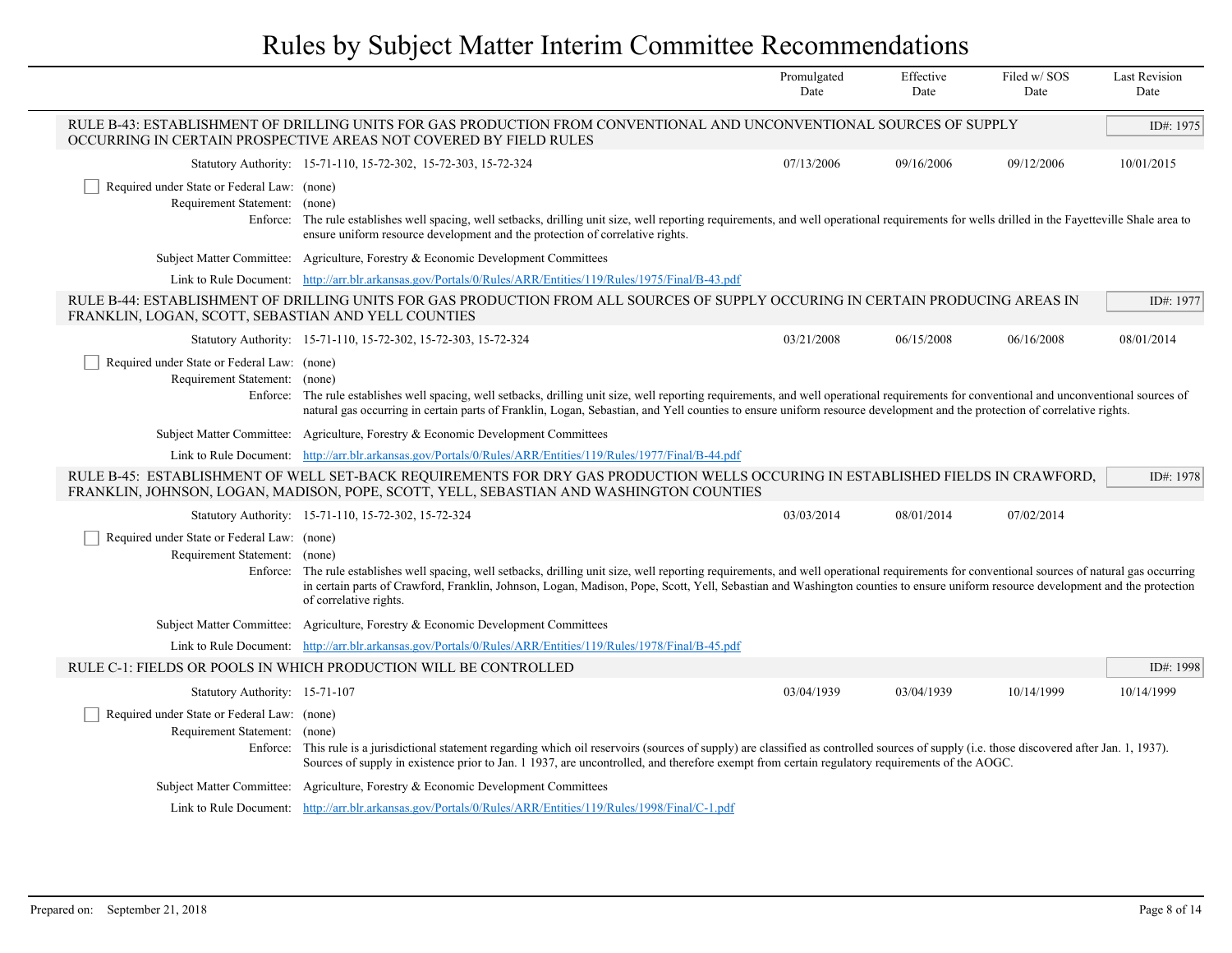|                                                                                          |                                                                                                                                                                                                                                                                                | Promulgated<br>Date | Effective<br>Date | Filed w/SOS<br>Date | <b>Last Revision</b><br>Date |
|------------------------------------------------------------------------------------------|--------------------------------------------------------------------------------------------------------------------------------------------------------------------------------------------------------------------------------------------------------------------------------|---------------------|-------------------|---------------------|------------------------------|
| <b>RULE C-2: REPORTS BY PRODUCERS</b>                                                    |                                                                                                                                                                                                                                                                                |                     |                   |                     | ID#: 2002                    |
|                                                                                          | Statutory Authority: 15-71-110, 15-72-401 et seq, 15-74-201 et seq                                                                                                                                                                                                             | 03/04/1939          | 03/04/1939        | 10/14/1999          | 10/14/1999                   |
| Required under State or Federal Law: (none)<br>Requirement Statement: (none)<br>Enforce: | This rule establishes oil production reporting requirements in accordance with applicable state laws.                                                                                                                                                                          |                     |                   |                     |                              |
|                                                                                          | Subject Matter Committee: Agriculture, Forestry & Economic Development Committees                                                                                                                                                                                              |                     |                   |                     |                              |
|                                                                                          | Link to Rule Document: http://arr.blr.arkansas.gov/Portals/0/Rules/ARR/Entities/119/Rules/2002/Final/C-2.pdf                                                                                                                                                                   |                     |                   |                     |                              |
| <b>RULE C-5: OIL ASSESSMENT</b>                                                          |                                                                                                                                                                                                                                                                                |                     |                   |                     | ID#: 2095                    |
|                                                                                          | Statutory Authority: 15-71-107, 15-71-108, 15-71-110                                                                                                                                                                                                                           | 03/04/1939          | 03/04/1939        | 10/14/1999          | 11/27/2001                   |
| Required under State or Federal Law: (none)<br>Requirement Statement: (none)             | Enforce: This rule establishes the amount of the oil assessment paid per barrel of oil produced and sold in accordance with applicable state laws. This assessment is considered special<br>revenue and used as a source of funding for the AOGC.                              |                     |                   |                     |                              |
|                                                                                          | Subject Matter Committee: Agriculture, Forestry & Economic Development Committees                                                                                                                                                                                              |                     |                   |                     |                              |
|                                                                                          | Link to Rule Document: http://arr.blr.arkansas.gov/Portals/0/Rules/ARR/Entities/119/Rules/2095/Final/C-5.pdf                                                                                                                                                                   |                     |                   |                     |                              |
|                                                                                          | RULE C-10: ESTABLISHMENT OF WELL SET-BACK REQUIREMENTS FOR OIL PRODUCTION WELLS                                                                                                                                                                                                |                     |                   |                     | ID#: 2098                    |
|                                                                                          | Statutory Authority: 15-71-110, 15-72-302                                                                                                                                                                                                                                      | 12/20/2008          | 02/20/2009        | 02/20/2009          |                              |
| Required under State or Federal Law: (none)<br>Requirement Statement: (none)             | Enforce: The rule establishes oil well set-back requirements in certain established field rules in Ashley, Bradley, Calhoun, Columbia, Hempstead, Lafayette, Miller, Nevada, Ouachita, and<br>Union Counties to maximize production and for the protection correlative rights. |                     |                   |                     |                              |
|                                                                                          | Subject Matter Committee: Agriculture, Forestry & Economic Development Committees                                                                                                                                                                                              |                     |                   |                     |                              |
|                                                                                          | Link to Rule Document: http://arr.blr.arkansas.gov/Portals/0/Rules/ARR/Entities/119/Rules/2098/Final/C-10.pdf                                                                                                                                                                  |                     |                   |                     |                              |
| RULE D-7: NATURAL GAS TO BE METRED                                                       |                                                                                                                                                                                                                                                                                |                     |                   |                     | ID#: 2099                    |
|                                                                                          | Statutory Authority: 15-71-110, 15-74-301 et. seq                                                                                                                                                                                                                              | 03/04/1939          | 03/04/1939        | 10/14/1999          | 01/22/2009                   |
| Required under State or Federal Law: (none)<br>Requirement Statement: (none)             | Enforce: This rule specifies meter requirements to accurately measure the amount of natural gas produced.                                                                                                                                                                      |                     |                   |                     |                              |
|                                                                                          | Subject Matter Committee: Agriculture, Forestry & Economic Development Committees                                                                                                                                                                                              |                     |                   |                     |                              |
|                                                                                          | Link to Rule Document: http://arr.blr.arkansas.gov/Portals/0/Rules/ARR/Entities/119/Rules/2099/Final/D-7.pdf                                                                                                                                                                   |                     |                   |                     |                              |
| RULE D-8: MONTHLY NATURAL GAS PRODUCTION REPORTS                                         |                                                                                                                                                                                                                                                                                |                     |                   |                     | ID#: $2100$                  |
|                                                                                          | Statutory Authority: 15-71-110, 15-74-301 et. seq                                                                                                                                                                                                                              | 03/04/1939          | 03/04/1939        | 10/14/1999          | 08/21/2009                   |
| Required under State or Federal Law: (none)<br>Requirement Statement: (none)             | Enforce: This rule establishes natural production reporting requirements in accordance with applicable state laws.                                                                                                                                                             |                     |                   |                     |                              |
|                                                                                          | Subject Matter Committee: Agriculture, Forestry & Economic Development Committees                                                                                                                                                                                              |                     |                   |                     |                              |
|                                                                                          | Link to Rule Document: http://arr.blr.arkansas.gov/Portals/0/Rules/ARR/Entities/119/Rules/2100/Final/D-8.pdf                                                                                                                                                                   |                     |                   |                     |                              |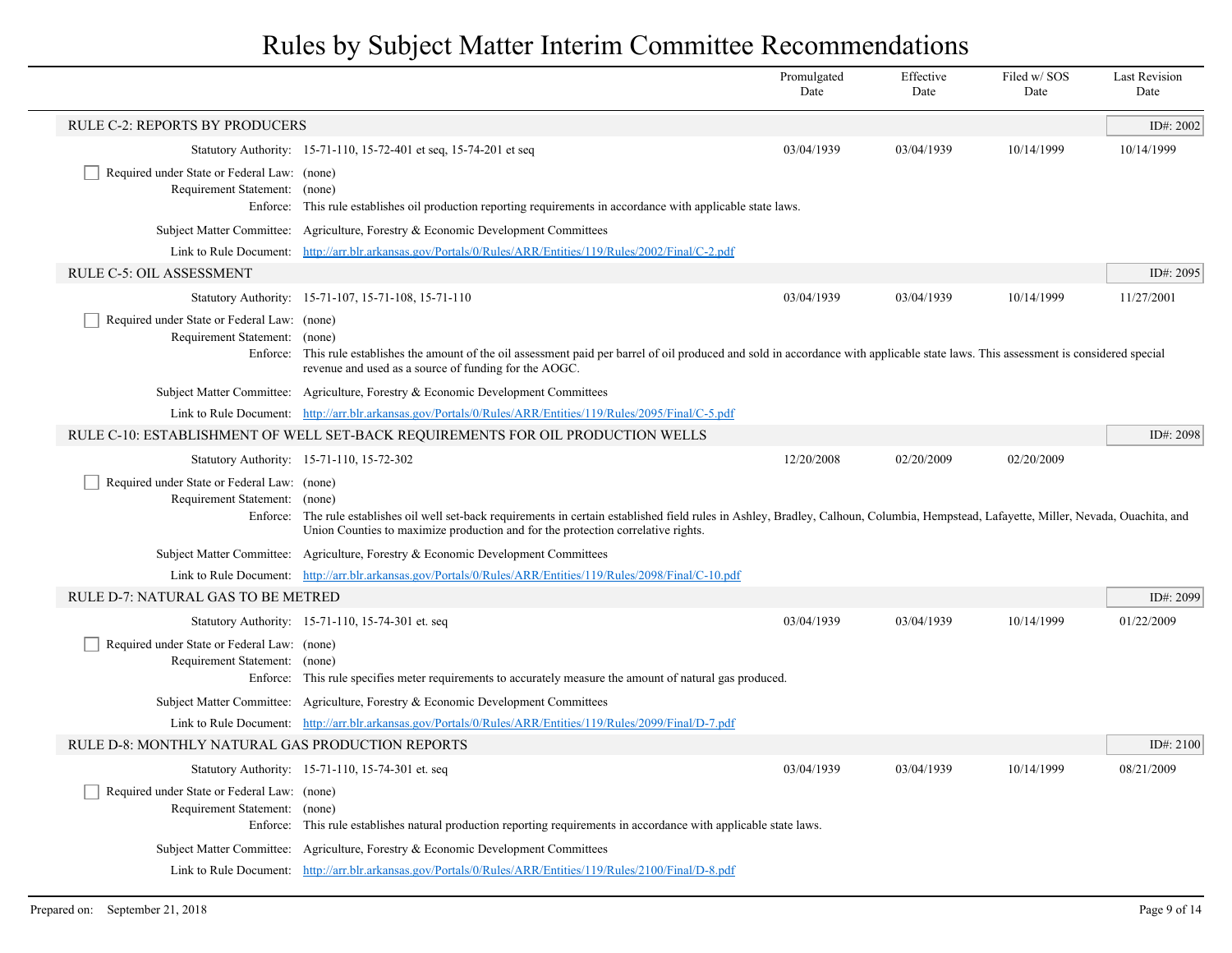|                                                                              |                                                                                                                                                                                                                                                                                                                                                    | Promulgated<br>Date | Effective<br>Date | Filed w/SOS<br>Date | <b>Last Revision</b><br>Date |
|------------------------------------------------------------------------------|----------------------------------------------------------------------------------------------------------------------------------------------------------------------------------------------------------------------------------------------------------------------------------------------------------------------------------------------------|---------------------|-------------------|---------------------|------------------------------|
| <b>RULE D-14: GAS ASSESSMENT</b>                                             |                                                                                                                                                                                                                                                                                                                                                    |                     |                   |                     | ID#: 2104                    |
|                                                                              | Statutory Authority: 15-71-107, 15-71-108, 15-71-110                                                                                                                                                                                                                                                                                               | 03/04/1939          | 03/04/1939        | 10/14/1999          | 10/24/2009                   |
| Required under State or Federal Law: (none)<br>Requirement Statement: (none) | Enforce: This rule establishes the amount of the natural gas assessment paid per mcf of gas produced and sold in accordance with applicable state laws. A portion of this assessment is used<br>as a source of funding for the AOGC, the other portion is currently transferred to general revenue.                                                |                     |                   |                     |                              |
|                                                                              | Subject Matter Committee: Agriculture, Forestry & Economic Development Committees                                                                                                                                                                                                                                                                  |                     |                   |                     |                              |
|                                                                              | Link to Rule Document: http://arr.blr.arkansas.gov/Portals/0/Rules/ARR/Entities/119/Rules/2104/Final/D-14.pdf                                                                                                                                                                                                                                      |                     |                   |                     |                              |
| RULE D-15: MEASURING GAS AT CUSTODY TRANSFER POINTS                          |                                                                                                                                                                                                                                                                                                                                                    |                     |                   |                     | ID#: 2105                    |
|                                                                              | Statutory Authority: 15-71-110, 15-74-301 et. seq                                                                                                                                                                                                                                                                                                  | 03/27/1990          | 03/27/1990        | 10/14/1999          | 10/14/1999                   |
| Required under State or Federal Law: (none)<br>Requirement Statement: (none) | Enforce: This rule establishes operational requirements for custody transfer meters relating to the sale or transfer of natural gas.                                                                                                                                                                                                               |                     |                   |                     |                              |
|                                                                              | Subject Matter Committee: Agriculture, Forestry & Economic Development Committees                                                                                                                                                                                                                                                                  |                     |                   |                     |                              |
|                                                                              | Link to Rule Document: http://arr.blr.arkansas.gov/Portals/0/Rules/ARR/Entities/119/Rules/2105/Final/D-15.pdf                                                                                                                                                                                                                                      |                     |                   |                     |                              |
|                                                                              | RULE D-16: BACK PRESSURE TESTS FOR NATURAL GAS PRODUCTION ALLOWABLE DETERMINATION                                                                                                                                                                                                                                                                  |                     |                   |                     | ID#: 2107                    |
|                                                                              | Statutory Authority: 15-72-110, 15-72-324                                                                                                                                                                                                                                                                                                          | 01/22/1991          | 01/22/1991        | 10/14/1999          | 08/01/2014                   |
| Required under State or Federal Law: (none)<br>Requirement Statement:        | (none)<br>Enforce: This rule establishes methodologies for testing natural gas wells to determine the annual production allowable necessary to maximize resource recovery and for the protection of<br>correlative rights.                                                                                                                         |                     |                   |                     |                              |
|                                                                              | Subject Matter Committee: Agriculture, Forestry & Economic Development Committees                                                                                                                                                                                                                                                                  |                     |                   |                     |                              |
|                                                                              | Link to Rule Document: http://arr.blr.arkansas.gov/Portals/0/Rules/ARR/Entities/119/Rules/2107/Final/D-16.pdf                                                                                                                                                                                                                                      |                     |                   |                     |                              |
|                                                                              | RULE D-17: GENERAL RULE FOR THE REGULATION OF NATURAL GAS PIPELINES                                                                                                                                                                                                                                                                                |                     |                   |                     | ID#: $2109$                  |
|                                                                              | Statutory Authority: 15-71-110, 15-72-210                                                                                                                                                                                                                                                                                                          | 10/28/1997          | 10/28/1997        | 10/14/1999          | 01/20/2014                   |
| Required under State or Federal Law: (none)<br>Requirement Statement:        | (none)<br>Enforce: This rule establishes the construction and operation requirements for pipelines regulated by the AOGC which transport or gather natural gas in accordance with the USDOT<br>PHMSA Pipeline Program and applicable state laws. Both the AOGC and APSC have been delegated certain portions of this USDOT PHMSA Pipeline Program. |                     |                   |                     |                              |
|                                                                              | Subject Matter Committee: Agriculture, Forestry & Economic Development Committees                                                                                                                                                                                                                                                                  |                     |                   |                     |                              |
|                                                                              | Link to Rule Document: http://arr.blr.arkansas.gov/Portals/0/Rules/ARR/Entities/119/Rules/2109/Final/D-17.pdf                                                                                                                                                                                                                                      |                     |                   |                     |                              |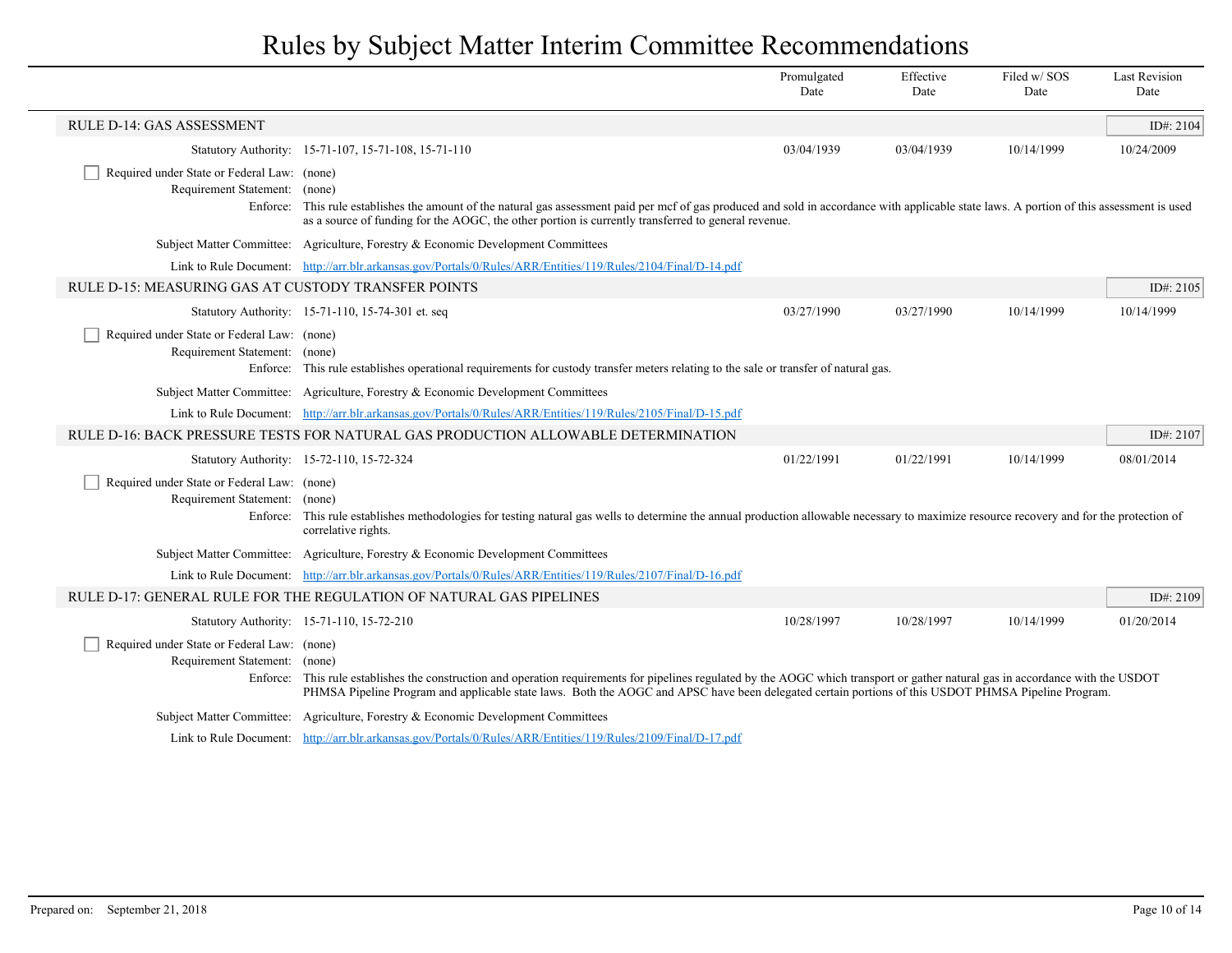|                                                                                          |                                                                                                                                                                                                                                                                                                                                                                                                                                                            | Promulgated<br>Date | Effective<br>Date | Filed w/SOS<br>Date | <b>Last Revision</b><br>Date |
|------------------------------------------------------------------------------------------|------------------------------------------------------------------------------------------------------------------------------------------------------------------------------------------------------------------------------------------------------------------------------------------------------------------------------------------------------------------------------------------------------------------------------------------------------------|---------------------|-------------------|---------------------|------------------------------|
| RULE D-18: AUTHORITY TO COMMINGLE                                                        |                                                                                                                                                                                                                                                                                                                                                                                                                                                            |                     |                   |                     | ID#: 2111                    |
|                                                                                          | Statutory Authority: 15-71-110, 15-72-302                                                                                                                                                                                                                                                                                                                                                                                                                  | 12/11/2005          | 02/02/2006        | 02/09/2006          | 06/05/2009                   |
| Required under State or Federal Law: (none)<br>Requirement Statement: (none)<br>Enforce: | This rule authorizes, where appropriate, the commingling of multiple producing zones in the same well to maximize production and to protect correlative rights.                                                                                                                                                                                                                                                                                            |                     |                   |                     |                              |
|                                                                                          | Subject Matter Committee: Agriculture, Forestry & Economic Development Committees                                                                                                                                                                                                                                                                                                                                                                          |                     |                   |                     |                              |
|                                                                                          | Link to Rule Document: http://arr.blr.arkansas.gov/Portals/0/Rules/ARR/Entities/119/Rules/2111/Final/D-18.pdf                                                                                                                                                                                                                                                                                                                                              |                     |                   |                     |                              |
|                                                                                          | RULE D-19: ADDITIONAL COMPLETIONS WITHIN COMMON SOURCESOF SUPPLY WITHIN A DRILLING UNIT                                                                                                                                                                                                                                                                                                                                                                    |                     |                   |                     | ID#: 2112                    |
|                                                                                          | Statutory Authority: 15-71-110, 15-72-302                                                                                                                                                                                                                                                                                                                                                                                                                  | 12/11/2005          | 02/02/2006        | 02/02/2006          | 04/13/2008                   |
| Required under State or Federal Law: (none)<br>Requirement Statement:<br>Enforce:        | (none)<br>This rule authorizes, when appropriate, the completion of the same producing zone within multiple wells in the same drilling unit to maximum production and to protect correlative<br>rights.                                                                                                                                                                                                                                                    |                     |                   |                     |                              |
|                                                                                          | Subject Matter Committee: Agriculture, Forestry & Economic Development Committees                                                                                                                                                                                                                                                                                                                                                                          |                     |                   |                     |                              |
|                                                                                          | Link to Rule Document: http://arr.blr.arkansas.gov/Portals/0/Rules/ARR/Entities/119/Rules/2112/Final/D-19.pdf                                                                                                                                                                                                                                                                                                                                              |                     |                   |                     |                              |
|                                                                                          | RULE D-20: NOISE LEVEL REQUIREMENTS FOR NON-WELLHEAD COMPRESSOR FACILITIES                                                                                                                                                                                                                                                                                                                                                                                 |                     |                   |                     | ID#: $2113$                  |
| Statutory Authority: 15-71-110                                                           |                                                                                                                                                                                                                                                                                                                                                                                                                                                            | 06/05/2011          | 11/01/2011        | 11/02/2011          |                              |
| Required under State or Federal Law: (none)<br>Requirement Statement: (none)             | Enforce: This rule sets a maximum decibel level of 55 dB(A) Leq. for noise emitted from non-wellhead compressor station as measured from the nearest noise-sensitive area as defined. (A<br>"noise sensitive area" is defined as a building with an established mailing address that is being utilized as a private residence, school, hospital, church, nursing home, or other<br>building of a type that is regularly used for overnight accommodation.) |                     |                   |                     |                              |
|                                                                                          | Subject Matter Committee: Agriculture, Forestry & Economic Development Committees                                                                                                                                                                                                                                                                                                                                                                          |                     |                   |                     |                              |
|                                                                                          | Link to Rule Document: http://arr.blr.arkansas.gov/Portals/0/Rules/ARR/Entities/119/Rules/2113/Final/D-20.pdf                                                                                                                                                                                                                                                                                                                                              |                     |                   |                     |                              |
|                                                                                          | RULE D-21: PROCEDURES FOR DETERMINING THE PRODUCTION ALLOWABLE FOR DRY NATURAL GAS PRODUCTION WELLS                                                                                                                                                                                                                                                                                                                                                        |                     |                   |                     | ID#: 2114                    |
|                                                                                          | Statutory Authority: 15-72-110, 15-72-324                                                                                                                                                                                                                                                                                                                                                                                                                  | 03/03/2014          | 08/01/2014        | 07/02/2014          |                              |
| Required under State or Federal Law: (none)<br>Requirement Statement:                    | (none)<br>Enforce: This rule establishes procedures and methodologies for determining dry natural gas well production allowables which are necessary to maximize production and to protect<br>correlative rights.                                                                                                                                                                                                                                          |                     |                   |                     |                              |
|                                                                                          | Subject Matter Committee: Agriculture, Forestry & Economic Development Committees                                                                                                                                                                                                                                                                                                                                                                          |                     |                   |                     |                              |
|                                                                                          | Link to Rule Document: http://arr.blr.arkansas.gov/Portals/0/Rules/ARR/Entities/119/Rules/2114/Final/D-21.pdf                                                                                                                                                                                                                                                                                                                                              |                     |                   |                     |                              |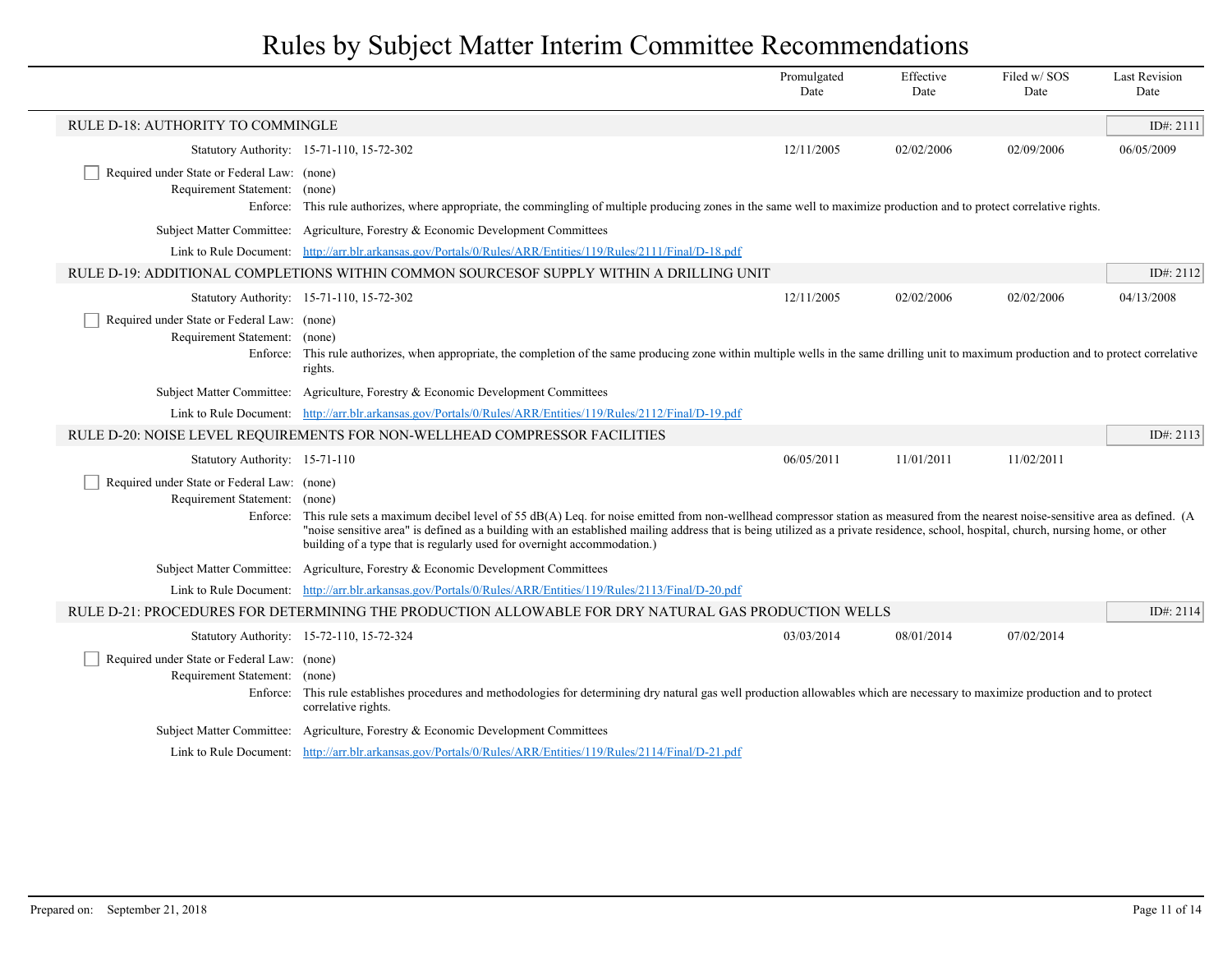|                                                                                          |                                                                                                                                                                                                                                                                                                                          | Promulgated<br>Date | Effective<br>Date | Filed w/ SOS<br>Date | <b>Last Revision</b><br>Date |
|------------------------------------------------------------------------------------------|--------------------------------------------------------------------------------------------------------------------------------------------------------------------------------------------------------------------------------------------------------------------------------------------------------------------------|---------------------|-------------------|----------------------|------------------------------|
| RULE D-22: REQUIREMENTS FOR LEASE GAS RIGHTS SUPPLY LINES                                |                                                                                                                                                                                                                                                                                                                          |                     |                   |                      | ID#: 2115                    |
| Statutory Authority: 15-71-110                                                           |                                                                                                                                                                                                                                                                                                                          | 09/30/2014          | 01/15/2015        | 12/17/2014           | 03/01/2016                   |
| Required under State or Federal Law: (none)<br>Requirement Statement: (none)<br>Enforce: | This rule establishes operational safety requirements for gas supply lines owned by landowners.                                                                                                                                                                                                                          |                     |                   |                      |                              |
|                                                                                          | Subject Matter Committee: Agriculture, Forestry & Economic Development Committees                                                                                                                                                                                                                                        |                     |                   |                      |                              |
|                                                                                          | Link to Rule Document: http://arr.blr.arkansas.gov/Portals/0/Rules/ARR/Entities/119/Rules/2115/Final/D-22.pdf                                                                                                                                                                                                            |                     |                   |                      |                              |
| RULE E-1: PIPE LINES, PURCHASERS AND TRANSPORTERS                                        |                                                                                                                                                                                                                                                                                                                          |                     |                   |                      | ID#: $2116$                  |
|                                                                                          | Statutory Authority: 15-71-110, 15-72-401, 15-74-201 et. seq.                                                                                                                                                                                                                                                            | 03/04/1939          | 03/04/1939        | 10/14/1999           | 10/14/1999                   |
| Required under State or Federal Law: (none)<br>Requirement Statement:                    | (none)<br>Enforce: This rule prohibits purchasers or transporters of oil or gas from purchasing or transporting oil or natural gas if they have any reason to believe that the owner or operator of the well<br>is in violation of any rule, regulation, or order of the AOGC, or any applicable state conservation law. |                     |                   |                      |                              |
|                                                                                          | Subject Matter Committee: Agriculture, Forestry & Economic Development Committees                                                                                                                                                                                                                                        |                     |                   |                      |                              |
|                                                                                          | Link to Rule Document: http://arr.blr.arkansas.gov/Portals/0/Rules/ARR/Entities/119/Rules/2116/Final/E-1.pdf                                                                                                                                                                                                             |                     |                   |                      |                              |
|                                                                                          | RULE E-2: REPORTS FROM OIL PIPE LINES, TRANSPORTERS AND STORERS                                                                                                                                                                                                                                                          |                     |                   |                      | ID#: 2117                    |
|                                                                                          | Statutory Authority: 15-71-110, 15-72-401, 15-74-201 et. seq.                                                                                                                                                                                                                                                            | 03/04/1939          | 03/04/1939        | 10/14/1999           | 10/14/1999                   |
| Required under State or Federal Law: (none)<br>Requirement Statement: (none)             | Enforce: This rule establishes required reporting for pipeline operators, transporters, and storers of crude oil in accordance with applicable state laws.                                                                                                                                                               |                     |                   |                      |                              |
|                                                                                          | Subject Matter Committee: Agriculture, Forestry & Economic Development Committees                                                                                                                                                                                                                                        |                     |                   |                      |                              |
|                                                                                          | Link to Rule Document: http://arr.blr.arkansas.gov/Portals/0/Rules/ARR/Entities/119/Rules/2117/Final/E-2.pdf                                                                                                                                                                                                             |                     |                   |                      |                              |
|                                                                                          | RULE E-3: EXPLORATION AND PRODUCTION FLUID GATHERING, HANDLING AND TRANSPORTATION                                                                                                                                                                                                                                        |                     |                   |                      | ID#: $2119$                  |
| Statutory Authority: 15-71-110                                                           |                                                                                                                                                                                                                                                                                                                          | 11/12/2008          | 01/22/2009        | 01/15/2009           | 10/24/2009                   |
| Required under State or Federal Law: (none)<br>Requirement Statement:                    | (none)<br>Enforce: This rule provides permitting procedures to regulate the handling and transportation of drilling fluids necessary to ensure proper disposal and to protect public health and the<br>environment.                                                                                                      |                     |                   |                      |                              |
|                                                                                          | Subject Matter Committee: Agriculture, Forestry & Economic Development Committees                                                                                                                                                                                                                                        |                     |                   |                      |                              |
|                                                                                          | Link to Rule Document: http://arr.blr.arkansas.gov/Portals/0/Rules/ARR/Entities/119/Rules/2119/Final/E-3.pdf                                                                                                                                                                                                             |                     |                   |                      |                              |
| RULE F-2: REFINERY REPORTS                                                               |                                                                                                                                                                                                                                                                                                                          |                     |                   |                      | ID#: $2121$                  |
| Statutory Authority: 15-71-110                                                           |                                                                                                                                                                                                                                                                                                                          | 03/04/1939          | 03/04/1939        | 10/14/1999           | 10/14/1999                   |
| Required under State or Federal Law: (none)<br>Requirement Statement: (none)             | Enforce: This rule establishes required reporting for refineries in accordance with applicable state laws.                                                                                                                                                                                                               |                     |                   |                      |                              |
|                                                                                          | Subject Matter Committee: Agriculture, Forestry & Economic Development Committees                                                                                                                                                                                                                                        |                     |                   |                      |                              |
|                                                                                          | Link to Rule Document: http://arr.blr.arkansas.gov/Portals/0/Rules/ARR/Entities/119/Rules/2121/Final/F-2.pdf                                                                                                                                                                                                             |                     |                   |                      |                              |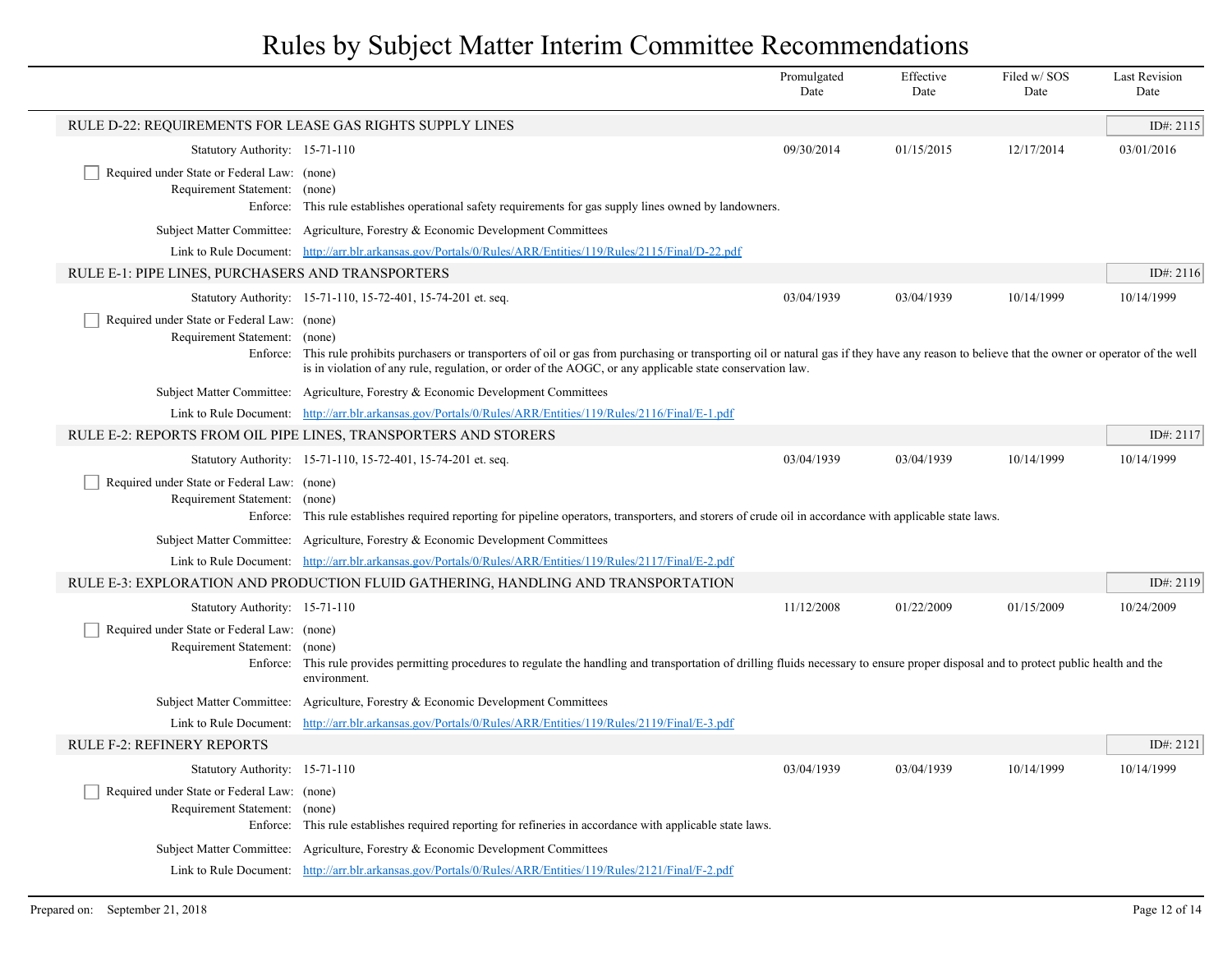|                                                                                                 |                                                                                                                                                                                                                                                                                                                                                                              | Promulgated<br>Date | Effective<br>Date | Filed w/SOS<br>Date | <b>Last Revision</b><br>Date |  |
|-------------------------------------------------------------------------------------------------|------------------------------------------------------------------------------------------------------------------------------------------------------------------------------------------------------------------------------------------------------------------------------------------------------------------------------------------------------------------------------|---------------------|-------------------|---------------------|------------------------------|--|
| <b>RULE F-3: GASOLINE PLANT REPORTS</b>                                                         |                                                                                                                                                                                                                                                                                                                                                                              |                     |                   |                     | ID#: 2122                    |  |
| Statutory Authority: 15-71-110                                                                  |                                                                                                                                                                                                                                                                                                                                                                              | 03/04/1939          | 03/04/1939        | 10/14/1999          | 10/14/1999                   |  |
| Required under State or Federal Law: (none)<br>Requirement Statement: (none)<br>Enforce:        | This rule establishes required reporting for natural gas processing plants in accordance with applicable state laws.                                                                                                                                                                                                                                                         |                     |                   |                     |                              |  |
|                                                                                                 | Subject Matter Committee: Agriculture, Forestry & Economic Development Committees                                                                                                                                                                                                                                                                                            |                     |                   |                     |                              |  |
|                                                                                                 | Link to Rule Document: http://arr.blr.arkansas.gov/Portals/0/Rules/ARR/Entities/119/Rules/2122/Final/F-3.pdf                                                                                                                                                                                                                                                                 |                     |                   |                     |                              |  |
|                                                                                                 | RULE G-1: ABANDONED OR LEAKING WELL AND WELL SITE REMEDIATION                                                                                                                                                                                                                                                                                                                |                     |                   |                     |                              |  |
|                                                                                                 | Statutory Authority: 15-71-110, 15-71-115, 15-72-217                                                                                                                                                                                                                                                                                                                         | 02/05/2008          | 04/13/2008        | 04/15/2008          | 11/26/2009                   |  |
| Required under State or Federal Law: (none)<br>Requirement Statement:                           | (none)<br>Enforce: This rule provides methodology and administrative procedures related to the abandoned and orphan well plugging program used to properly plug abandoned and orphaned wells for<br>environmental protection.                                                                                                                                                |                     |                   |                     |                              |  |
|                                                                                                 | Subject Matter Committee: Agriculture, Forestry & Economic Development Committees                                                                                                                                                                                                                                                                                            |                     |                   |                     |                              |  |
|                                                                                                 | Link to Rule Document: http://arr.blr.arkansas.gov/Portals/0/Rules/ARR/Entities/119/Rules/2075/Final/G-1.pdf                                                                                                                                                                                                                                                                 |                     |                   |                     |                              |  |
| RULE G-2: PLUGGING OF ORPHAN WELLS                                                              |                                                                                                                                                                                                                                                                                                                                                                              |                     |                   |                     | ID#: 2079                    |  |
|                                                                                                 | Statutory Authority: 15-71-110, 15-71-115, 15-72-217                                                                                                                                                                                                                                                                                                                         | 02/05/2008          | 04/13/2008        | 04/15/2008          |                              |  |
| Required under State or Federal Law: (none)<br>Requirement Statement: (none)                    | Enforce: This rule provides methodology and administrative procedures related to the plugging of orphaned wells for the purpose of environmental protection.                                                                                                                                                                                                                 |                     |                   |                     |                              |  |
|                                                                                                 | Subject Matter Committee: Agriculture, Forestry & Economic Development Committees                                                                                                                                                                                                                                                                                            |                     |                   |                     |                              |  |
|                                                                                                 | Link to Rule Document: http://arr.blr.arkansas.gov/Portals/0/Rules/ARR/Entities/119/Rules/2079/Final/G-2.pdf                                                                                                                                                                                                                                                                 |                     |                   |                     |                              |  |
|                                                                                                 | RULE G-3: TRANSFER OF WELLS IN THE ABANDONED AND ORPHANED WELL PLUGGING PROGRAM                                                                                                                                                                                                                                                                                              |                     |                   |                     | ID#: 2081                    |  |
|                                                                                                 | Statutory Authority: 15-71-110, 15-71-115, 15-72-217                                                                                                                                                                                                                                                                                                                         | 02/05/2008          | 04/13/2008        | 04/15/2008          |                              |  |
| Required under State or Federal Law: (none)<br>Requirement Statement:                           | (none)<br>Enforce: This rule provides methodology and procedures for the transfer of wells in the abandoned and orphan well program in order to ensure compliance with applicable state laws.                                                                                                                                                                                |                     |                   |                     |                              |  |
|                                                                                                 | Subject Matter Committee: Agriculture, Forestry & Economic Development Committees                                                                                                                                                                                                                                                                                            |                     |                   |                     |                              |  |
|                                                                                                 | Link to Rule Document: http://arr.blr.arkansas.gov/Portals/0/Rules/ARR/Entities/119/Rules/2081/Final/G-3.pdf                                                                                                                                                                                                                                                                 |                     |                   |                     |                              |  |
| RULE H-1: CLASS II DISPOSAL AND CLASS II COMMERCIAL DISPOSAL WELL PERMIT APPLICATION PROCEDURES |                                                                                                                                                                                                                                                                                                                                                                              |                     |                   |                     |                              |  |
|                                                                                                 | Statutory Authority: 15-71-110, 40 CFR Part 144                                                                                                                                                                                                                                                                                                                              | 04/03/2009          | 07/17/2009        | 07/17/2009          | 02/17/2012                   |  |
| $ \vee $ Required under State or Federal Law: 40 CFR Part 144                                   | Requirement Statement: Components of this rule deal with administration of Federal Underground Injection Control Program under Safe Drinking Water Act.<br>Enforce: This rule establishes the application procedures for Class II Disposal and Class II Commercial Disposal wells necessary to comply with the federal Safe Drinking Water Act and<br>applicable state laws. |                     |                   |                     |                              |  |
|                                                                                                 | Subject Matter Committee: Agriculture, Forestry & Economic Development Committees                                                                                                                                                                                                                                                                                            |                     |                   |                     |                              |  |
|                                                                                                 | Link to Rule Document: http://arr.blr.arkansas.gov/Portals/0/Rules/ARR/Entities/119/Rules/2052/Final/H-1.pdf                                                                                                                                                                                                                                                                 |                     |                   |                     |                              |  |